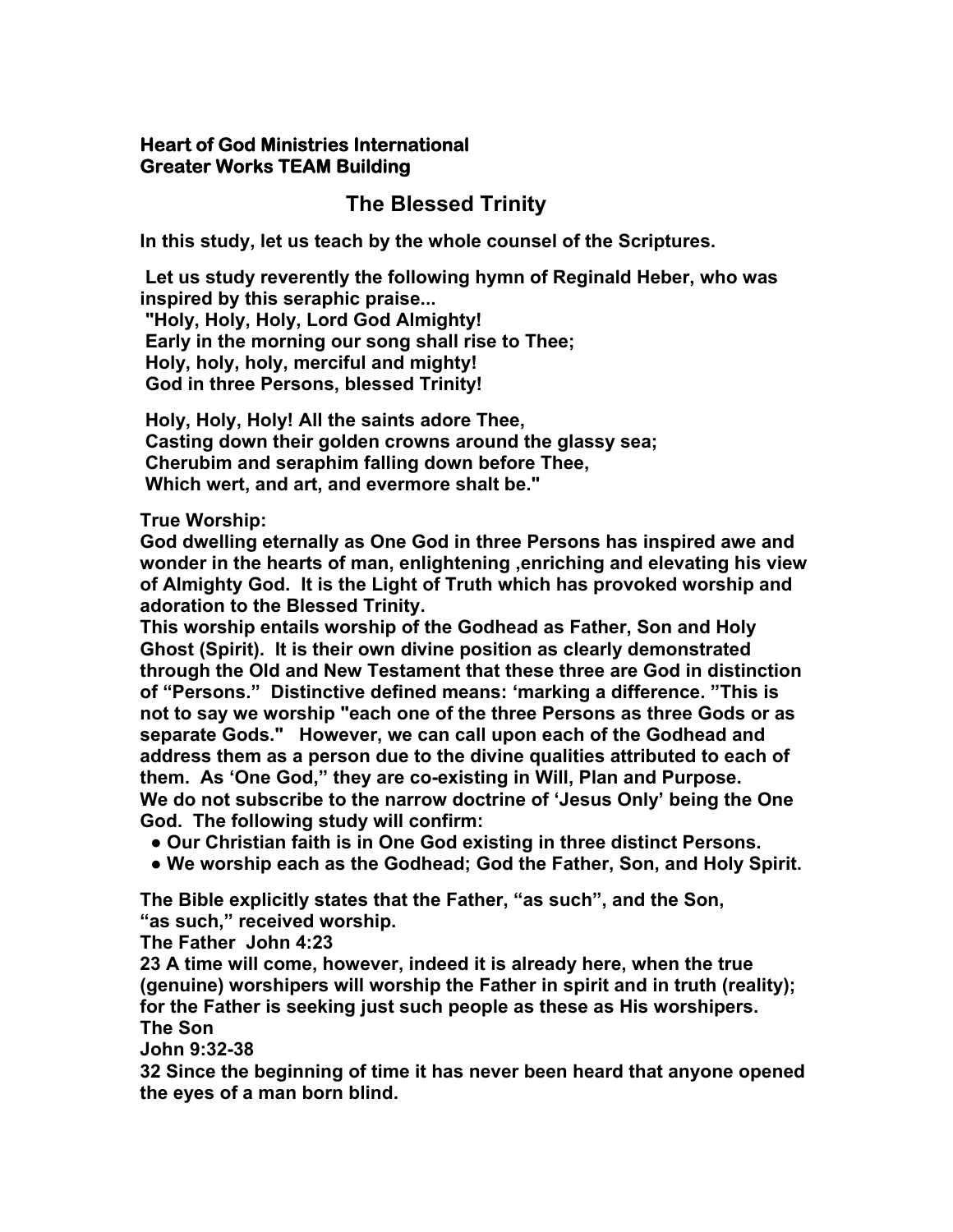#### **Page 2 The Blessed Trinity**

**33 If this Man were not from God, He would not be able to do anything like this. 34 They retorted, You were wholly born in sin [from head to foot]; and do you [presume to] teach us? So they cast him out [threw him clear outside the synagogue]. 35 Jesus heard that they had put him out, and meeting him He said, Do you believe in and adhere to the Son of Man or the Son of God ? 36 He answered, Who is He, Sir? Tell me, that I may believe in and adhere to Him. 37 Jesus said to him, You have seen Him; [in fact] He is talking to you right now. 38 He called out, Lord, I believe! [I rely on, I trust, I cleave to You!] And he worshiped Him.** 

**The Holy Ghost… It can be inferred from the fact that the Holy Spirit is God and that as such He should be worshiped. Each Personage of the Godhead is co-equal and co-eternal. Each in their eternal state have the same qualities attributable only to God:** 

 **omnipresent (present everywhere), omnipotent (have absolute power and authority), omniscient (knowing everything).** 

**The triple praise of the seraphim... denotes each are worshiped. How can one build relationship without communication, and expression of honor and interaction?** 

**The Holy Spirit is** *sent* **as our helper. He is the standby and abides in us to hear our hearts and the confessions and professions of our mouth. He discloses, declares, transmits and imparts the things of Christ to us. It His voice that we hear. He prays for us those things we do not know how to pray. He gives us the gift of tongues, the spiritual languages. All communication with God is spiritual. Paul says we pray in the spirit and we pray with understanding. Prayer is the Holy attribute that God receives before the throne. Yes, we communicate and pray to build relationship directly with the Holy Spirit. We talk with Him and He talks with us. Again, He is God. He is no less God nor no more God than the Father, and the Son.** 

### **Isaiah 6:3 KJV**

 **3 And one cried unto another, and said, Holy, holy, holy, is the LORD of hosts: the whole earth is full of his glory...... is significant when it is disclosed in the New Testament that the Son (Jn 12;41) and the Holy Spirit (Acts 28:25) were actively on the scene. (Rev. 4:8)...** 

#### **John 12:39-41**

**39 Therefore they could not believe [they were unable to believe]. For Isaiah has also said, 40 He has blinded their eyes and hardened and benumbed their [callous, degenerated] hearts [He has made their minds dull], to keep them from seeing with their eyes and understanding with their hearts and minds and repenting and turning to Me to heal them. 41 Isaiah said this because he saw His glory and spoke of Him. [Isa 6:9,10.] Acts 28:24-26**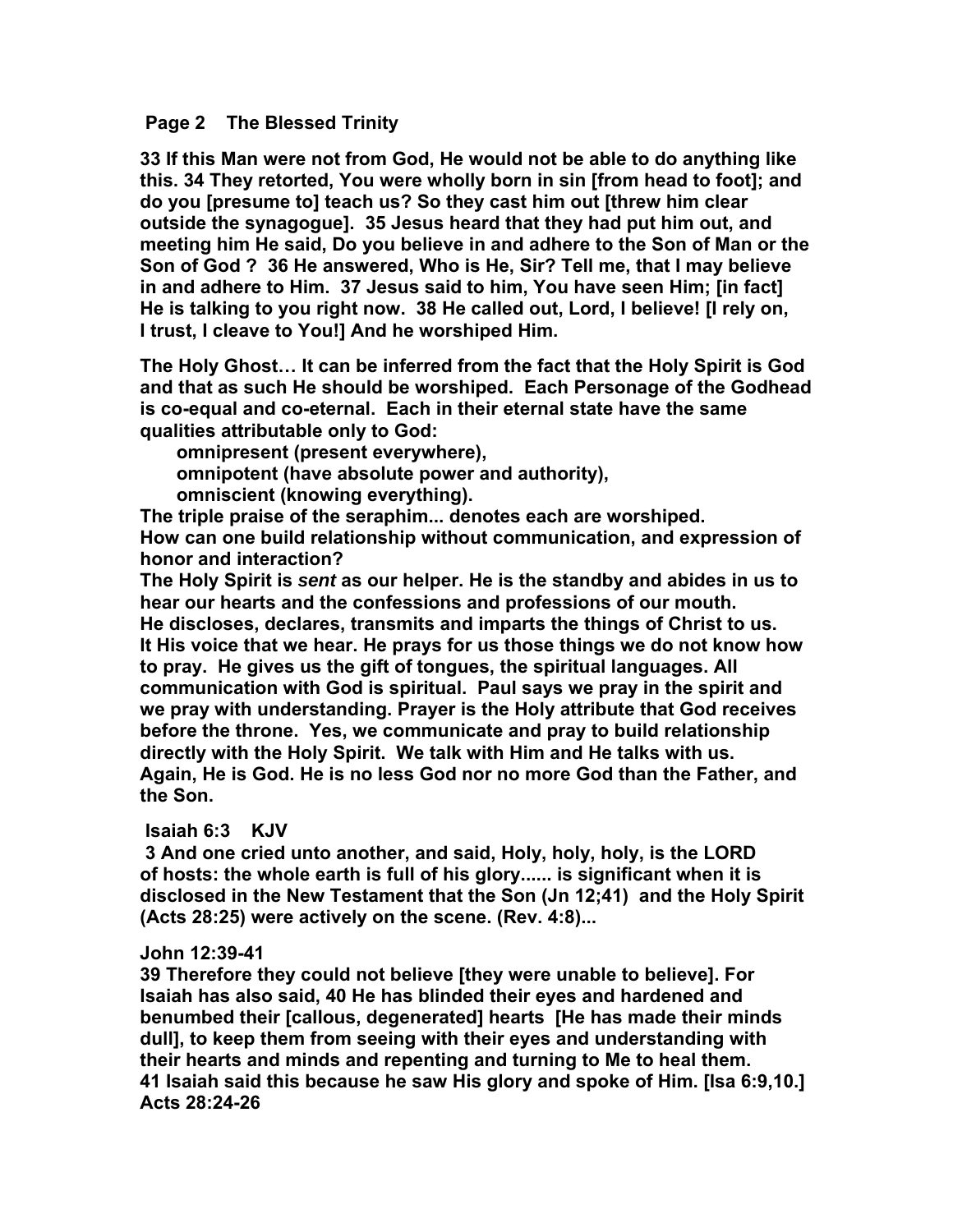#### **Page 3 The Blessed Trinity**

**24 And some were convinced and believed what he said, and others did not believe. 25 And as they disagreed among themselves, they began to leave, [but not before] Paul had added one statement [more]: The Holy Spirit was right in saying through Isaiah the prophet to your forefathers: 26 Go to this people and say to them, You will indeed hear and hear with your ears but will not understand, and you will indeed look and look with your eyes but will not see [not perceive, have knowledge of or become** 

**The Holy Spirit is addressed as God...** 

**acquainted with what you look at, at all].** 

- **● the prayer of apostolic benediction of 2 Corinthians13:14,**
- **● the prayer of Moses in Numbers 6:24-27**
- **● the adoration of Revelation 1:4**

**These scriptures address the Holy Spirit with distinction of person as God and show reverence or worship to Him as well as the Father and Son. 2 Cor 13:14 KJV** 

**14 The grace of the Lord Jesus Christ, and the love of God, and the communion of the Holy Ghost, be with you all. Amen.** 

#### **Numbers 6:24-26**

 **24 The Lord bless you and watch, guard, and keep you; 25 The Lord make His face to shine upon and enlighten you and be gracious (kind, merciful, and giving favor) to you; 26 The Lord lift up His [approving] countenance upon you and give you peace (tranquility of heart and life continually). Revelation 1:4-6** 

**4 John to the seven assemblies (churches) that are in Asia: May grace (God's unmerited favor) be granted to you and spiritual peace ( the peace of Christ's kingdom) from Him Who is and Who was and Who is to come, and from the seven Spirits [the sevenfold Holy Spirit] before His throne, [Isaiah 11:2.]** 

**5 And from Jesus Christ the faithful and trustworthy Witness, the Firstborn of the dead [first to be brought back to life] and the Prince (Ruler) of the kings of the earth. To Him Who ever loves us and has once [for all] loosed and freed us from our sins by His own blood, [Ps 89:27.] 6 And formed us into a kingdom (a royal race), priests to His God and Father--to Him be the glory and the power and the majesty and the dominion throughout the ages and forever and ever. Amen** 

**The term Trinity is a symbol. Both the Threeness and the Oneness of God are embraced by the term. God in His Trinitarian manner of existence is unique. There is none like Him in the universe... Isaiah 40:18-25** 

**18 To whom then will you liken God? Or with what likeness will you compare Him? [Acts 17:29.] 19 The graven image! A workman casts it, and a goldsmith overlays it with gold and casts silver chains for it.**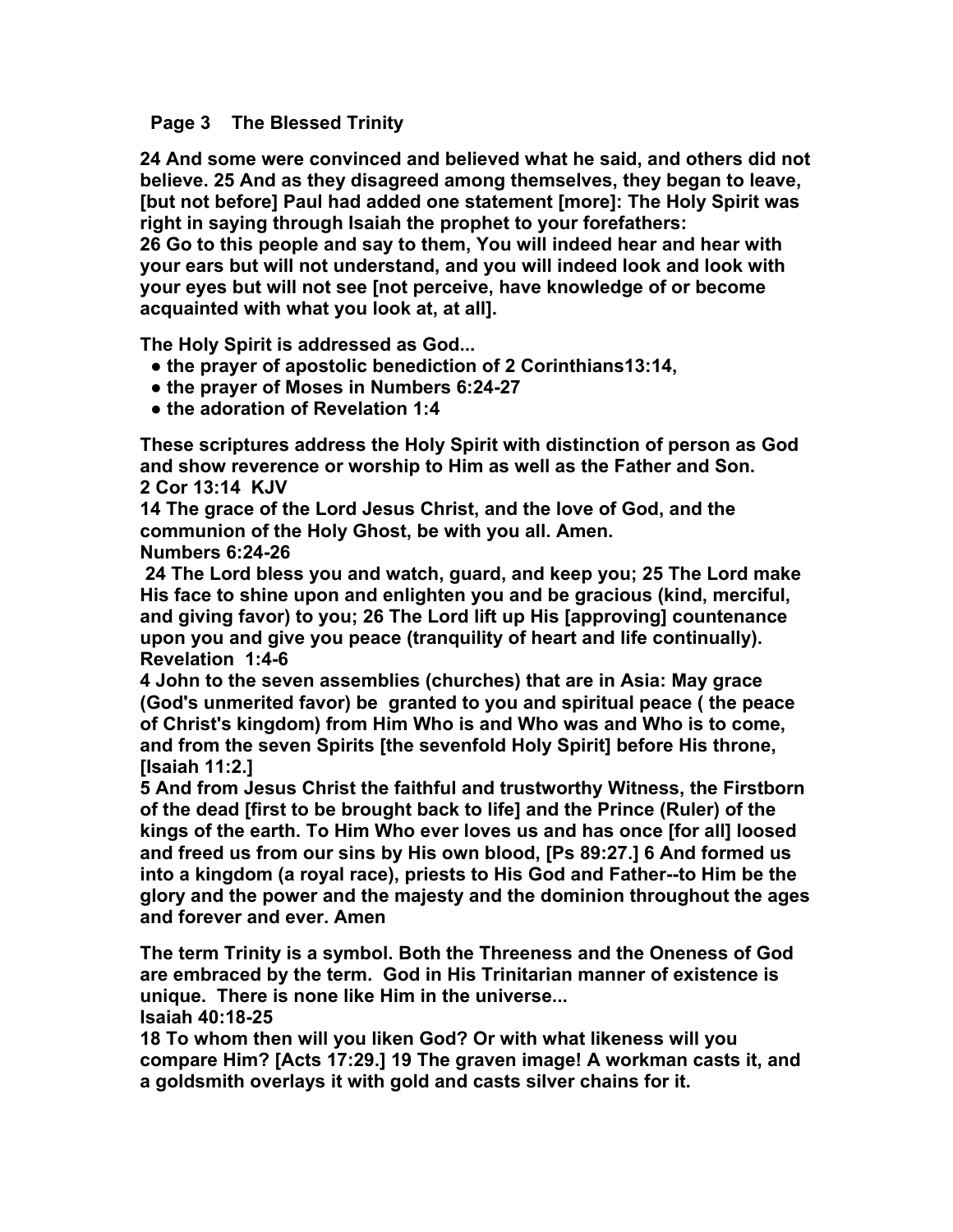#### **Page 4 The Blessed Trinity**

**20 He who is so impoverished that he has no offering or oblation or rich gift to give [to his god is constrained to make a wooden offering, an idol; so he] chooses a tree that will not rot; he seeks out a skillful craftsman to carve and set up an image that will not totter or deteriorate.** 

**21[You worshipers of idols, you are without excuse.] Do you not know? Have you not heard? Has it not been told you from the beginning? [These things ought to convince you of God's omnipotence and of the folly of bowing to idols.] Have you not understood from the foundations of the earth? [Rom 1:20,21.]** 

**22 It is God Who sits above the circle (the horizon) of the earth, and its inhabitants are like grasshoppers; it is He Who stretches out the heavens like [gauze] curtains and spreads them out like a tent to dwell in,** 

**23 Who brings dignitaries to nothing, Who makes the judges and rulers of the earth as chaos (emptiness, falsity, and futility).** 

**24 Yes, these men are scarcely planted, scarcely are they sown, scarcely does their stock take root in the earth, when [the Lord] blows upon them and they wither, and the whirlwind or tempest takes them away like stubble. 25 To whom then will you liken Me, that I should be equal to him? says the Holy one.** 

**In the 25th verse the Holy Spirit scribes through Isaiah that God is One.** 

 **Due to both the plurality and the oneness of the Godhead,** 

- **● it makes efforts to demonstrate God's nature quite difficult.**
- **● it enables those with opposing doctrines to find support for their respective positions from the same scriptural illustrations.**

**Comparing man to the Godhead is inadequate in its demonstration. Even though man is made in the image of God, and therefore, shares some aspects to His being, God is not made in the image of man and, thus, the comparison is inadequate.** 

**The Father is God, the Son is God and the Holy Spirit is God; but the Father is not the Son, the Son is not the Father nor the Holy Spirit, and the Holy Spirit is not the Father nor the Son.** 

**God is One "a living essence" or "conscious substance" existing as three Persons. The three Persons are not related to the divine substance, as three individuals to a common species of a living thing.** 

 **For example, Abraham, Isaac and Jacob are of human nature but do not comprise as one man.** 

**The Father, Son and Holy Spirit do comprise as One God, not a triad, but a Trinity. In the inner most dynamics of their being they are inherently and inescapably one. The three Persons of God bear witness of Light, Truth, and Works. These Ministries are distinctive.**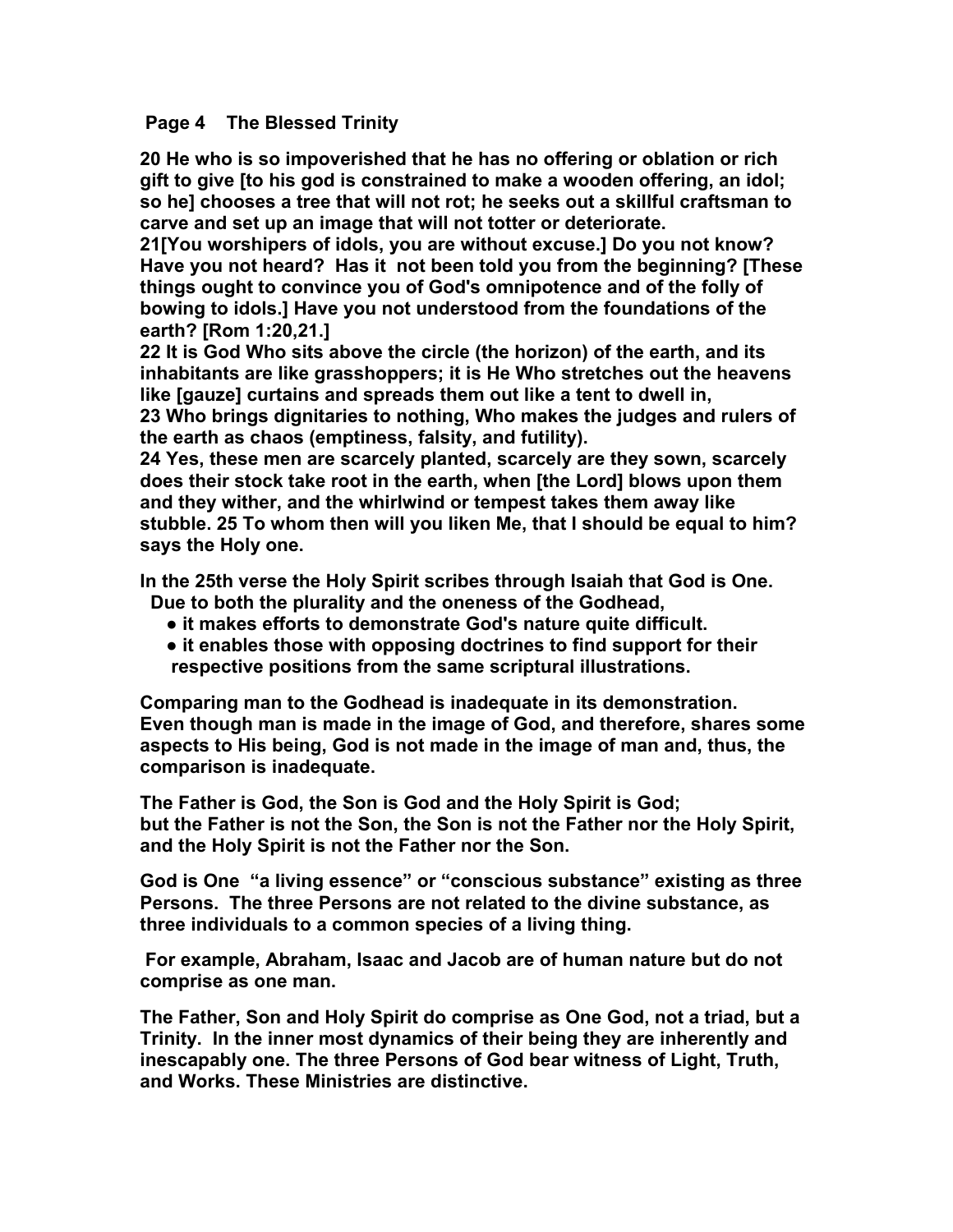### **Page 5 The Blessed Trinity**

**They minister in three different realms in God's Master Plan of Redemption. They are equal in their Holy Divine Nature, but there is distinction. We can easily see the relationships among them is real and personal. It is impossible to conclude that they are only personalities of one person.** 

# *A true personality requires a person.*

**Unless the Father, the Son, and the Holy Spirit each were persons, they could not be true personalities. They could not be discerned in the Bible. The Holy Spirit is the 3rd person of reference and not a third person of rank.** 

**►He is the Holy Spirit that is 1st revealed in the Bible.** 

 **Gen 1:2 AMP** 

 **2 The earth was without form and an empty waste, and darkness was upon the face of the very great deep. The Spirit of God was moving (hovering, brooding) over the face of the waters.** 

**He is the Holy Spirit who breathes life into the first Adam.** 

**Gen 2:7 AMP** 

 **7 Then the Lord God formed man from the dust of the ground and breathed into his nostrils the breath or spirit of life, and man became a living being.** 

**►He is the Holy Ghost that raised Jesus from the grave (who was among the dead from the flesh world on earth. The spirit and soul are eternal.) Rom 8:11-14 AMP** 

**11 And if the Spirit of Him Who raised up Jesus from the dead dwells in you, [then] He Who raised up Christ Jesus from the dead will also restore to life your mortal (short-lived, perishable) bodies through His Spirit Who dwells in you.** 

**12 So then, brethren, we are debtors, but not to the flesh [we are not obligated to our carnal nature], to live [a life ruled by the standards set up by the dictates] of the flesh.** 

**13 For if you live according to [the dictates of] the flesh, you will surely die. But if through the power of the [Holy] Spirit you are [habitually] putting to death (making extinct, deadening) the [evil] deeds prompted by the body, you shall [really and genuinely] live forever.** 

 **14 For all who are led by the Spirit of God are sons of God.** 

 **The Persons of Distinction of the Godhead.** 

 **Here are the proper references to the Godhead:** 

 **1. The God Person of the Father** 

 **2. The God Person of the Son... whose Name is above all names in heaven and earth. His Name re-presents all that He is in all that He has done and in Whom is the Way to the Person of the Father who is the Source of all things! Without the Father there could be No Son!**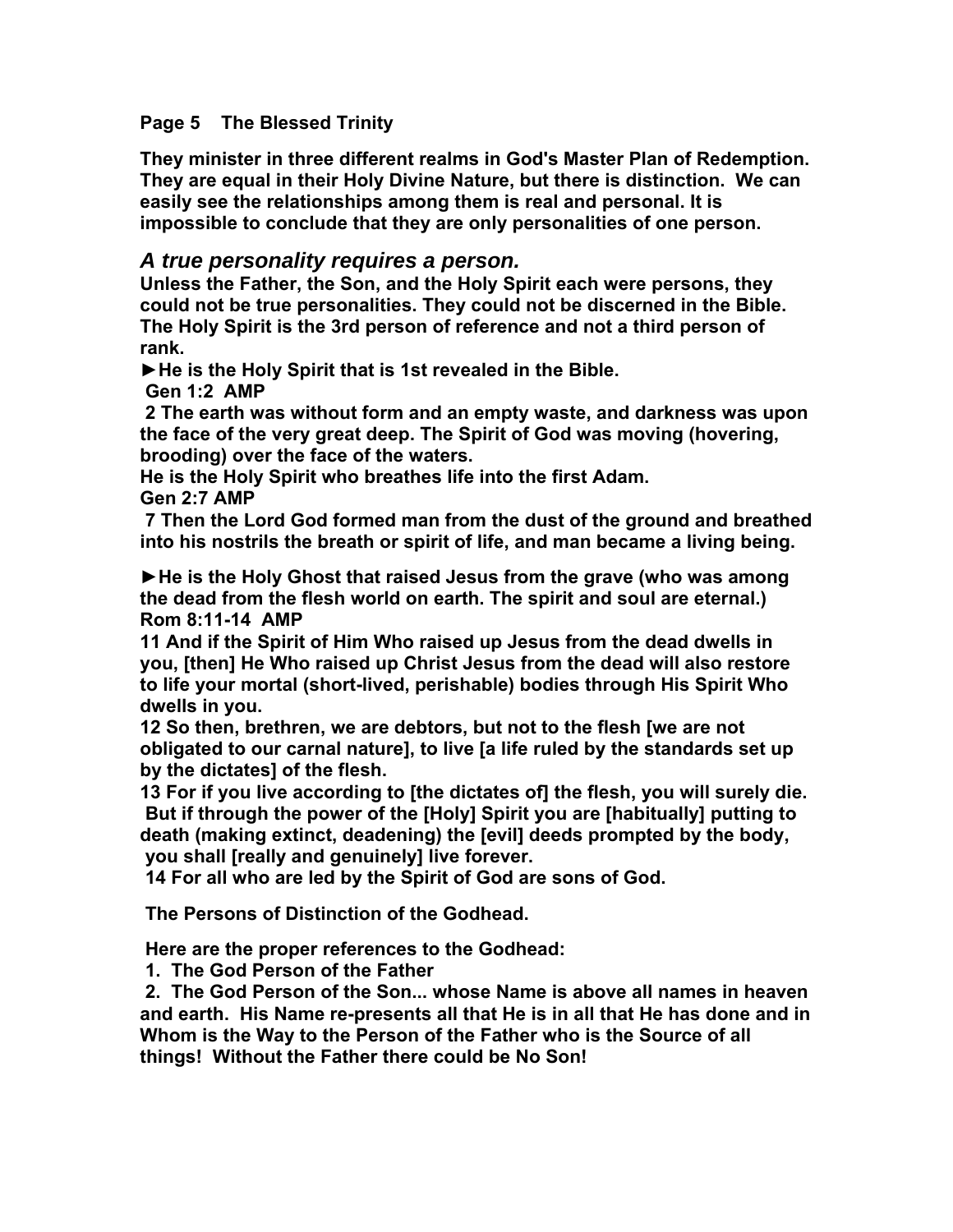### **Page 6 The Blessed Trinity**

#### **John 1:18 AMP**

**18 No man has ever seen God at any time; the only unique Son, or the only begotten God, Who is in the bosom [in the intimate presence] of the Father, He has declared Him [He has revealed Him and brought Him out where He can be seen; He has interpreted Him and He has made Him known].** 

**3. The God Person Holy Spirit or Holy Ghost** 

**It imperative that you have a solid foundation of this spiritual doctrine (trinity)!** 

**Not from what other men teach amiss... but, what the Bible teaches and fully confirms so that you may show yourself approved of the scriptures and not of men!** 

**When you begin to walk patiently in the Holy Ghost, He will shine His Light upon the scriptures as you have never dreamed! He will speak a spiritual language of the scriptures and will give you spiritual understanding which is higher than the natural mind of intelligence.** 

**1 Cor 2:11-16 AMP** 

**11 For what person perceives (knows and understands) what passes through a man's thoughts except the man's own spirit within him? Just so no one discerns (comes to know and comprehend) the thoughts of God except the Spirit of God.** 

**12 Now we have not received the spirit [that belongs to] the world, but the [Holy] Spirit Who is from God, [given to us] that we might realize and comprehend and appreciate the gifts [of divine favor and blessing so freely and lavishly] bestowed on us by God.** 

**13 And we are setting these truths forth in words not taught by human wisdom but taught by the [Holy] Spirit, combining and interpreting spiritual truths with spiritual language [to those who possess the Holy Spirit]. 14 But the natural, non-spiritual man does not accept or welcome or admit into his heart the gifts and teachings and revelations of the Spirit of God, for they are folly (meaningless nonsense) to him; and he is incapable of knowing them [of progressively recognizing, understanding, and becoming better acquainted with them] because they are spiritually discerned and estimated and appreciated.** 

**15 But the spiritual man tries all things [he examines, investigates, inquires into, questions, and discerns all things], yet is himself to be put on trial and judged by no one [he can read the meaning of everything, but no one can properly discern or appraise or get an insight into him].** 

**The three Persons are One God perfect in will, purpose and action. While they are distinct, they are inseparable as one God:** 

- **1. The Father reveals the Son as the Savior of the world.**
- **2. The Son reveals the Father as the Source Cause of all things, therefore, Father is not Begotten.**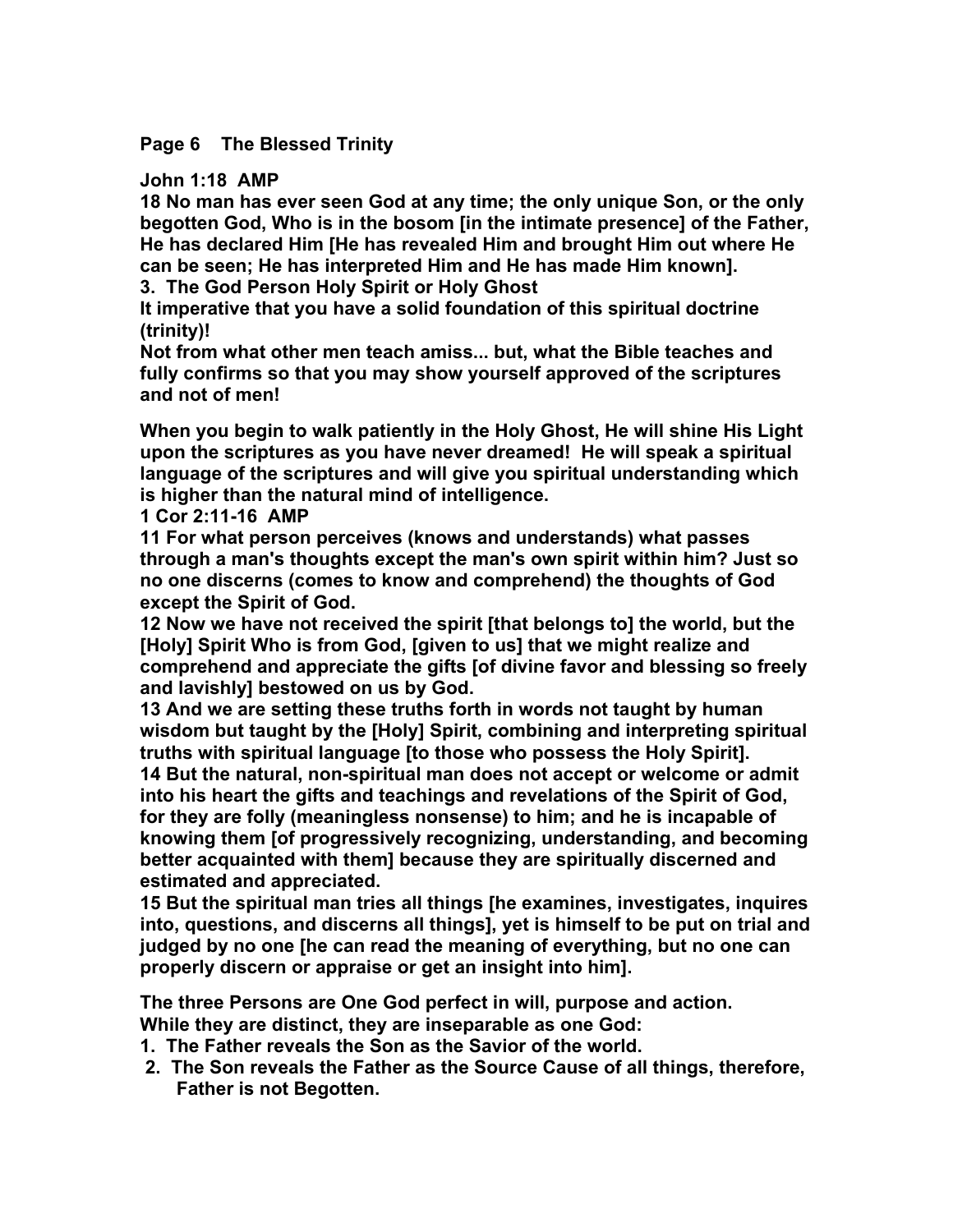**Page 7 The Blessed Trinity** 

 **The Son is the Begotten of the Father. He gains all source and direction from the Father.** 

 **3. The Holy Ghost reveals the Son's Spiritual Stature to all penitent believers who desire to mature into the Measure of the Fullness of Christ's Stature.** 

 **Let us look at a number of passages that will help us to better understand the word "one" as it pertains to the trinitarian faith that God is One in Three Persons....** 

**The word "one" is not a reference to a single unit in the exact mathematical sense, but is one in the sense of a compound unity, or a unity of more than one, a unity that involves purpose, will, identity, sensibility and intellect. See webpage Marvelous Wonders** 

**[www.thepropheticvoice.com/marvelous\\_wonders.html](http://www.thepropheticvoice.com/marvelous_wonders.html) for a study on the awesome significance of "one" (1) as it applies to both physical realities and spiritual realities.** 

**Please make special note that we are not writing about the "Oneness" movement and the errors expressed in lack of understanding the divine Trinity.** *"Oneness" advocates declare the Father, Son and Holy Spirit as titles* **used to represent "JESUS." Thus the 'Jesus Only movement."** 

**It required the advent and appearance of the Son of God on earth to accomplish redemption's plan, and to reveal the Father and the Holy Spirit. The Holy Spirit is promised by the Old testament prophets and by the Lord Jesus himself. Holy Spirit is referenced by the pronoun He. The word (He) denotes "person." His Presence empowers our ability to see the Light of Truth that God is one Lord.** 

**● In a true sense, God is one, and in an equally true sense the three personalities of the Godhead are distinct.** 

**● It is both reasonable and scriptural to say that there is one divine essence or nature which all have in common, and yet, there are three mutually related and distinct centers of consciousness, knowledge, and demonstration.** 

**Let us look at each distinction in the divine works of God to get a clearer understanding.** 

**If you are a student of the Bible, have you found it compelling to acknowledge the New Testament clearly presenting a plurality of God identified by the Father, Son and Holy Spirit?** 

**● Plurality makes it challenging for most to see and believe in One God.** 

**●There are also those who would deny that there is a plurality of Persons.**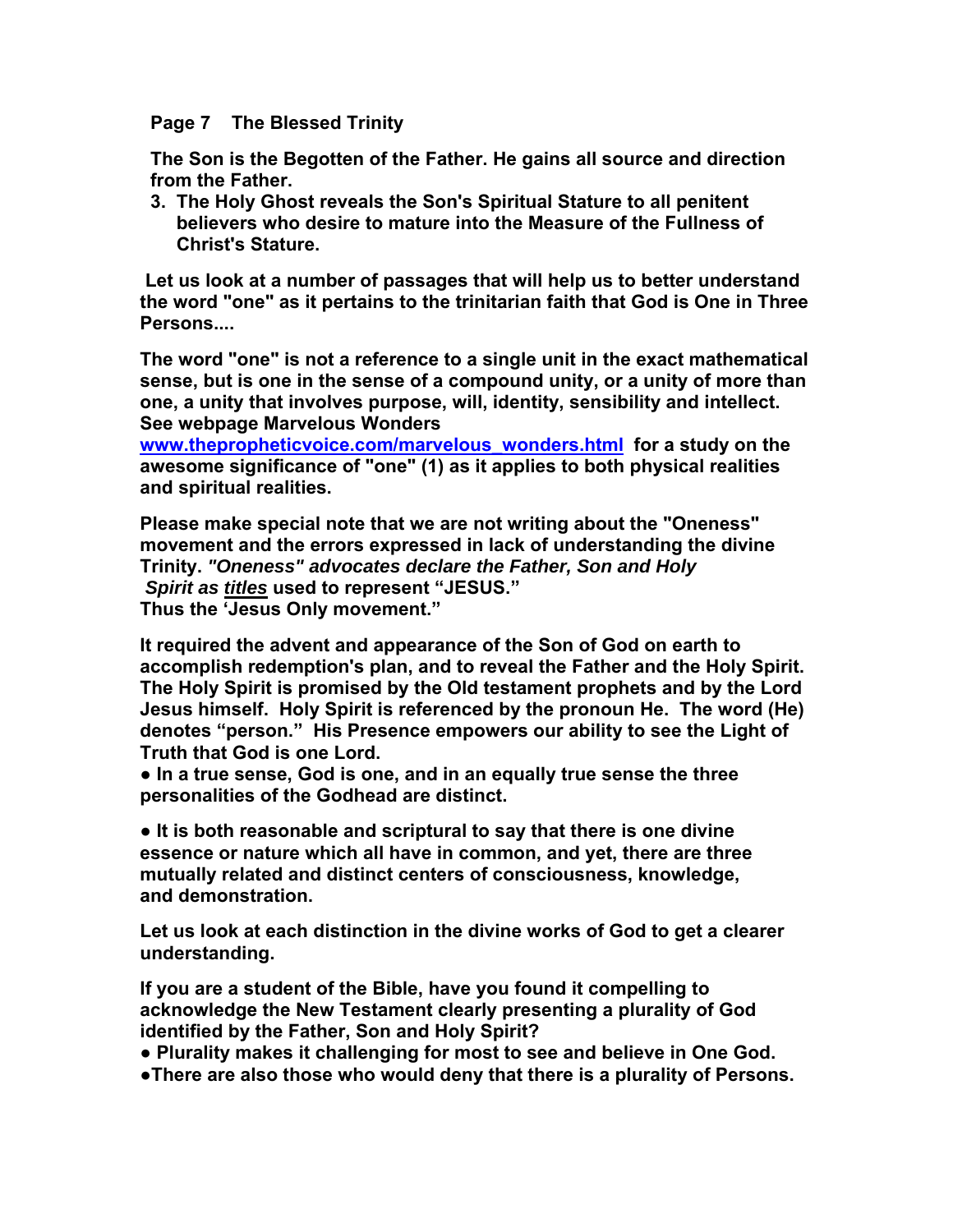#### **Page 8 The Blessed Trinity**

**We want to build on the plurality of God to demonstrate the existence of the Father, the Son and Holy Ghost (Spirit) by the Scriptures.** 

#### **Declared to Be God:**

 **1. The Father** 

 **...for God the Father has authorized and certified Him and put His seal of endorsement upon Him. (John 6:27)** 

**Who were chosen and foreknown by God the Father... (1 Peter 1:2)** 

 **2. The Son** 

 **...the Word was God (John 1:1)** 

**But as to the Son, He says to Him, Your throne, O God... (Hebrews 1:8) 3. The Holy Ghost** 

 **...that you should lie to and attempt to deceive the Holy Spirit,... you have not [simply] lied to men [playing false and showing yourself utterly deceitful] but to God. (Acts 5:3,4)** 

 **...the temple of the Holy Ghost ---- the temple of God (1 Cor 6:19; 3:16)** 

#### **Father, Son and Holy Spirit Grouped Together:**

- **1. Luke 1:35 ...The Holy Spirit will come upon you, and the power of the Most High will overshadow you [like a shining cloud]; and so the holy (pure, sinless) Thing (Offspring) which shall be born of you will be called the Son of God**
- **2. Matt 28:19-20 Go therefore and make disciples of all the nations, baptizing them in the name of the Father and of the Son and of the Holy Spirit, (We will study "baptism" in a separate document)**
- **3. Romans 1:1-4 ...the Gospel (good news) of and from God... [The Gospel] regarding His Son, Who as to the flesh (His human nature)... And [as to His divine nature] according to the Spirit of holiness was openly designated the Son of God in power [in a striking, triumphant and miraculous manner] by His resurrection from the dead,...**
- **4. 1 John 5:7 So there are three witnesses in heaven: the Father, the Word and the Holy Spirit, and these three are one;**
- **5. Hebrews 9:14 How much more shall the blood of Christ, who through the eternal Spirit offered himself without spot to God, purge your conscience from dead works to serve the living God?**

### **THE FATHER**

**The Father is the source of all things seen and unseen. What is He like? His nature is to be a source and to reproduce. Fatherhood is more than one of His attributes; it is who He is and what He does. He is the Eternal Father of the Eternal Son. There never was a time that He was not Father. He was Father before He ever created, judged, redeemed, or answered a prayer. His creation, love, care, and provision came out of His Father-heart.**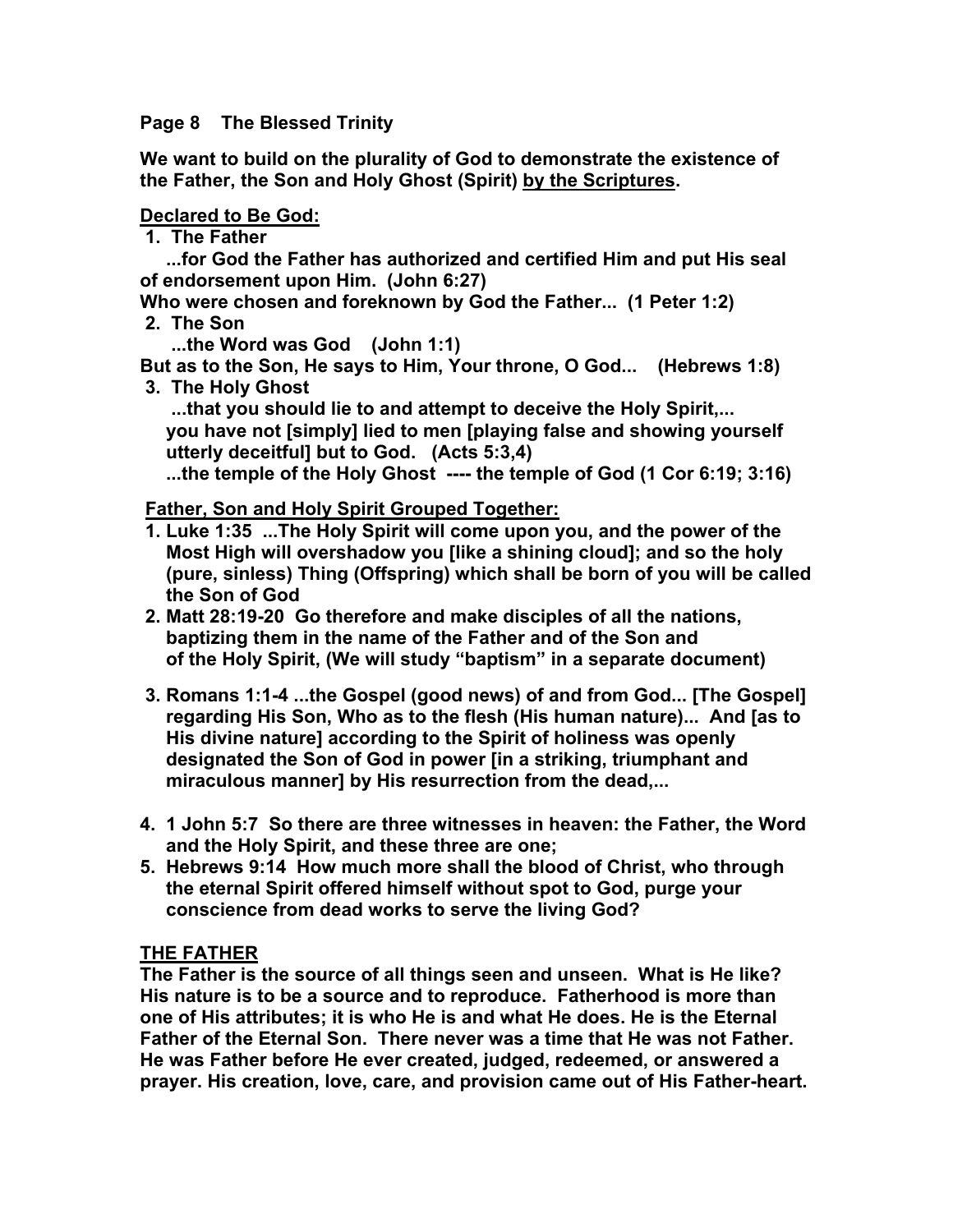**Page 9 The Blessed Trinity** 

**The Spirit with which He anoints and manifests His presence comes from "Our Father who rules from Heaven's realm.** 

- **When we pray it is not just to God, it is to our Father.**
- **● He is Father of His Kingdom (Matthew 6:9-10)**
- **● He is the Father of our Lord Jesus Christ (John 1:14)**
- **● He is Father of our spirits (Hebrews 12:9)**
- **● He is Father of Israel (Exodus 12:9)**
- **● He is the Father of family (Ephesians 3:14-15)**
- **● He is Father of lights (James 1:17)**
- **● He is Father of all born of the Spirit (Romans 8:15-17)**
- **● He is Father to the fatherless (Psalm 68:5)**
- **● He is the Father to whom the Son has been given all authority to reign over the Kingdom of life eternal. (1 Corinthians 15:27)**
- **● He is the Father of His family who is presented a perfected kingdom through His Son who reigns with Father by the Name of Jesus and the power of the Holy Ghost.**

**The Kingdom of God is a family Kingdom therefore we are also persons: fathers, mothers, brothers and sisters in Christ, the Anointed One. Father God gives life to us and we give life to the world.** 

**As Father, He gives us (source & substance/provision)** *abundant life* **and**  *eternal life* **in His Son.** 

**We become the Father's house while on earth. While we live it is Father's plan, purpose and act that we become one as the Father and Son are one. (John 10:10; John 14:6-7; John 17:21)** 

**The "antichrist" spirit in the world hates the Fatherhood and the Spirit of the Father. The enemy's primary purpose is to pervert and destroy fatherhood.** 

# **THE SON**

**How do we know the Father? It is through the Son, Jesus Christ, who came to reveal the Father.** 

 **Jesus is the Father revealer:** 

- **● He is the manifest Living Word of the Father (John 1:1)**
- **● He is the manifest Will of the Father (John 4:34)**
- **● He is the manifest Work of the Father (John 5:17-19)**
- **● He is the manifest Life of the Father (John 5:26)**
- **● He has the Authority of the Father (John 5:27)**
- **● He is the Righteous Judge of the Father (John 5:30)**
- **● He is the Representative of the Father (John 5:43)**
- **● He is the Pleasure of the Father (John 8:29)**
- **● He is the Path to the Father (John 14:6)**

 **► Jesus knew and revealed the Father uniquely.** 

 **►Jesus' desire was not primarily that we know him, but that we know the Father.**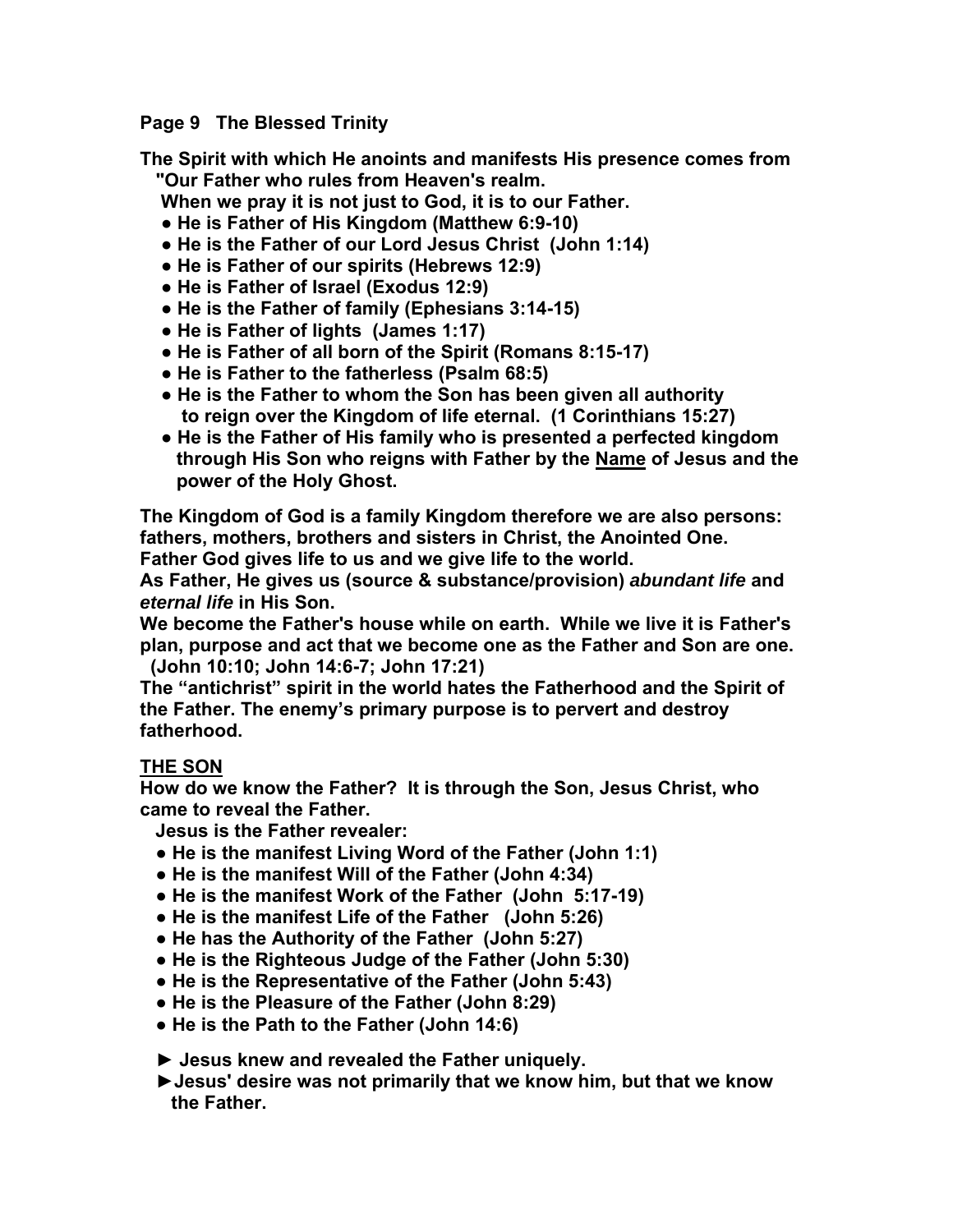**Page 10 The Blessed Trinity** 

- **► We know the Father because we know the Son.**
- **►The Father is Spirit and truth.**
- **►The Son demonstrated the Father's nature through His birth, life, crucifixion, burial, and resurrection, ascension and fulfillment of the promised Holy Spirit.**

#### **THE HOLY SPIRIT**

**Jesus said, "If you, being evil, know how to give gifts to your children, how much more will your heavenly Father give you the Holy Spirit to those who ask Him. (Luke 11:13)** 

- **► The Father wants us to know truth.**
- **► The Father wants to give us the Holy Spirit.**
- **► It is the Holy Spirit that guides, teaches and motivates us. (John 14:26)**
- **► It is the Holy Spirit that draws us to the Father to reconcilation through the work of His Son and to desire to commune (fellowship) with Him. (Romans 8:15-16)**
- **►It is the Holy Spirit from the Father that draws others to us to seek spiritual "parenting."**
- **►The Holy Spirit's desire is that we give life to others as our Father in Heaven gave life to us by revealing His Son. The will, plan and purposes are 'one."**
- **When Jesus was baptized, the Father sent the Holy Spirit upon Him: "This is my beloved Son in whom I am well pleased."**

 **Then the Holy Spirit led Jesus into the wilderness to be tempted. Satan's temptations were all directed at "self-serving."** 

 **Jesus rejected them in favor of "Father-serving" because the Holy Spirit of the Father was upon Him.** 

**Then Jesus, being led by the Holy Spirt and in the power of the Holy Spirit went about destroying the works of the devil, healing (serving) others and bringing sons to glory.** 

**2 Corinthians 5:19 AMP** 

**19 It was God [personally present] in Christ, reconciling and restoring the world to favor with Himself, not counting up and holding against [men] their trespasses [but canceling them], and committing to us the message of reconciliation (of the restoration to favor).** 

**These are two distinctive "persons" working as one in harmony.** 

**Can we refuse to acknowledge the Son is flesh?** 

**Can we refuse to acknowledge God in Him? He was conceived of the Spirit.** 

- **► It is the work of the Holy Spirit from the Father and the Son that we are motivated towards service and reproduction.**
- **►The Spirit of fatherhood and sonship calls us to spiritual parenting.**
- **►The Holy Spirit is the same spirit of the Father.**
- **►God the Father is both spirit and truth.**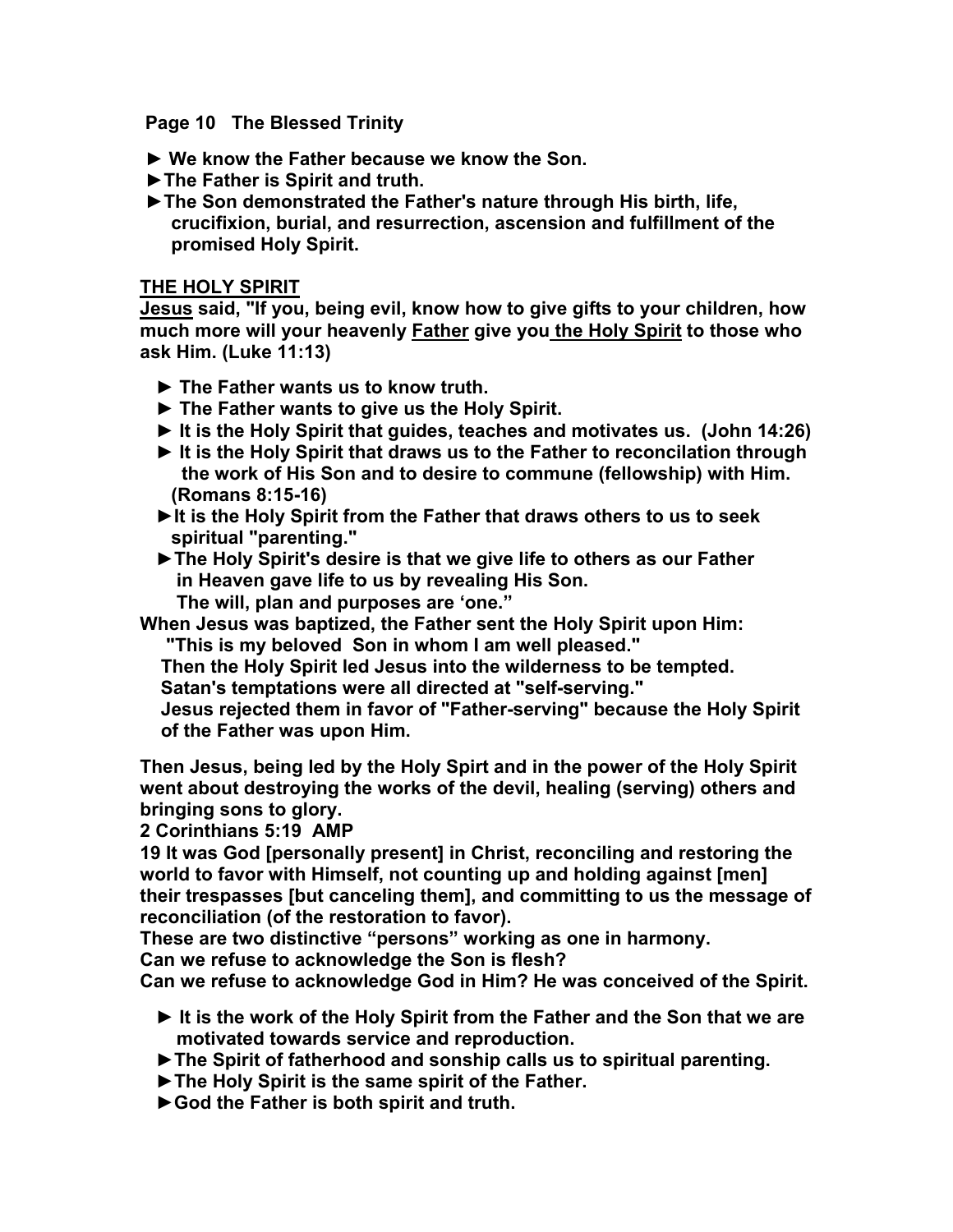#### **Page 11 The Blessed Trinity**

**►Spirit is the "Personage Holy Spirit" and Truth the" Personage Son" who was made manifest on the earth for us to obtain knowledge and understanding of the Kingdom of Heaven and the Blessed Trinity.** 

### **Three SEEN at the River Jordan:**

**Luke 3:21, 22 Luke 3:21-22** 

**Now when all the people were baptized, and when Jesus also had been baptized, and [while He was still] praying, the [visible] heaven was opened And the Holy Spirit descended upon Him in bodily form like a dove, and a voice came from heaven, saying, You are My Son, My Beloved! In You I am well pleased and find delight!** 

 **[See also Ps 2:7; Isa 42:1.]** 

**The witnesses of this holy scene, and the readers of the four Gospel accounts, were conscious of three distinct beings: the One who stood before them, the One who descended from heaven, and the One who spoke from heaven. If such were not the actual event, it must be regarded as an event which was calculated to deceive all who saw it and those who recorded it and those who later heard about it or read about it. Any attempt to present an alternative interpretation, attempts to remove from this baptismal scene the divine plurality (so obviously present), and is an evasion of God's inspired record.** 

**There is no record that Jesus the Incarnate Son, ever departed from His incarnation (with the brief three day exception of departure from the physical aspect of His manhood in His death and resurrection). He could not be the voice from heaven, the "symbolic dove" from heaven ,and the one being baptized by another human even tough all things are possible with God.** 

**Jesus was never seen two places at one time in His incarnate life, before or after the resurrection. This is a testimony to the restraining operation of His omnipresence during His life on the earth. For this attribute of God to be operational would have made His incarnate, (flesh manhood) a drama and a deception for the redemption.** 

#### **The Prayers of Christ:**

**John 17:1-5** 

**17:1 WHEN JESUS had spoken these things, He lifted up His eyes to heaven and said, Father, the hour has come. Glorify and exalt and honor and magnify Your Son, so that Your Son may glorify and extol and honor and magnify You.** 

**2 [Just as] You have granted Him power and authority over all flesh (all humankind), [now glorify Him] so that He may give eternal life to all whom You have given Him.**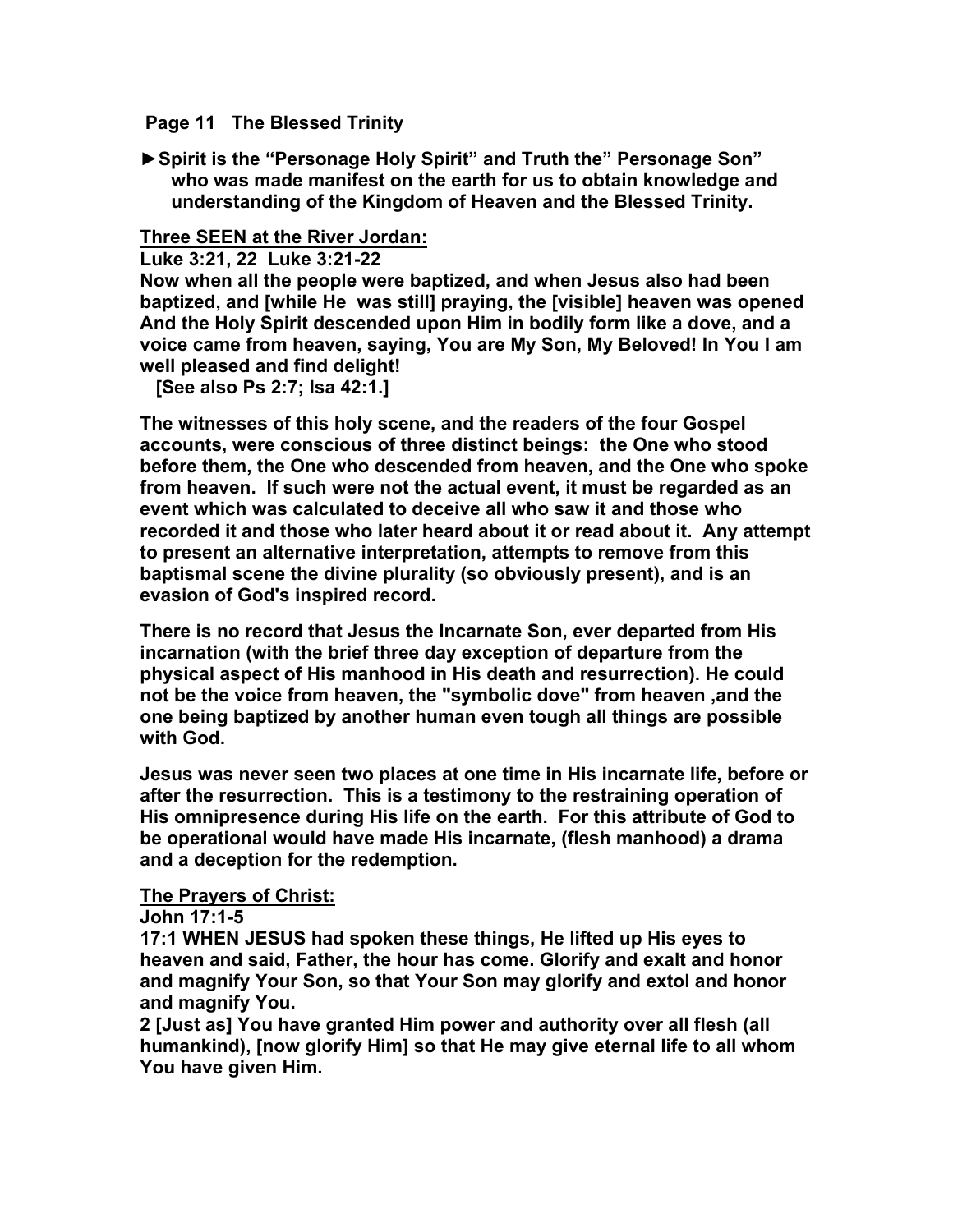**Page 12 The Blessed Trinity** 

**3 And this is eternal life: [it means] to know (to perceive, recognize, become acquainted with, and understand) You, the only true and real God, and [likewise] to know Him, Jesus [as the] Christ (the Anointed one, the Messiah), Whom You have sent.** 

**4 I have glorified You down here on the earth by completing the work that You gave Me to do.** 

**5 And now, Father, glorify Me along with Yourself and restore Me to such majesty and honor in Your presence as I had with You before the world existed.** 

**If Jesus were not only man but also a one-person God, it was cruelly deceptive of Him to "lift up His eyes to heaven" as if He were praying to the Father. If He Himself were the Father, then, He who was "the Truth" would not have given Himself to such a false pretense.** 

**It is not proper to suppose He was accommodating Himself to the concept of God that was held by his disciples for He always lifted the thoughts of the earth-bound souls to whom He ministered up to the heights of truth. John 4:20-24** 

 **20 Our forefathers worshiped on this mountain, but you [Jews] say that Jerusalem is the place where it is necessary and proper to worship. 21 Jesus said to her, Woman, believe Me, a time is coming when you will worship the Father neither [merely] in this mountain nor [merely] in Jerusalem.** 

**22 You [Samaritans] do not know what you are worshiping [you worship what you do not comprehend]. We do know what we are worshiping [we worship what we have knowledge of and understand], for [after all] salvation comes from [among] the Jews.** 

**23 A time will come, however, indeed it is already here, when the true (genuine) worshipers will worship the Father in spirit and in truth (reality); for the Father is seeking just such people as these as His worshipers. Page 11 The Blessed Trinity** 

**24 God is a Spirit (a spiritual Being) and those who worship Him must worship Him in spirit and in truth (reality).** 

### **The prayers of Jesus alone justify the belief and acceptance of a plurality of Persons in the Godhead.**

**Direct References by Jesus to a Plurality of Persons: Not Alone...**

**John 8:16 Yet even if I do judge, My judgment is true [My decision is right]; for I am not alone [in making it], but [there are two of Us] I and the Father, Who sent Me.** 

**John 8:29 And He Who sent Me is ever with Me; My Father has not left Me alone, for I always do what pleases Him.**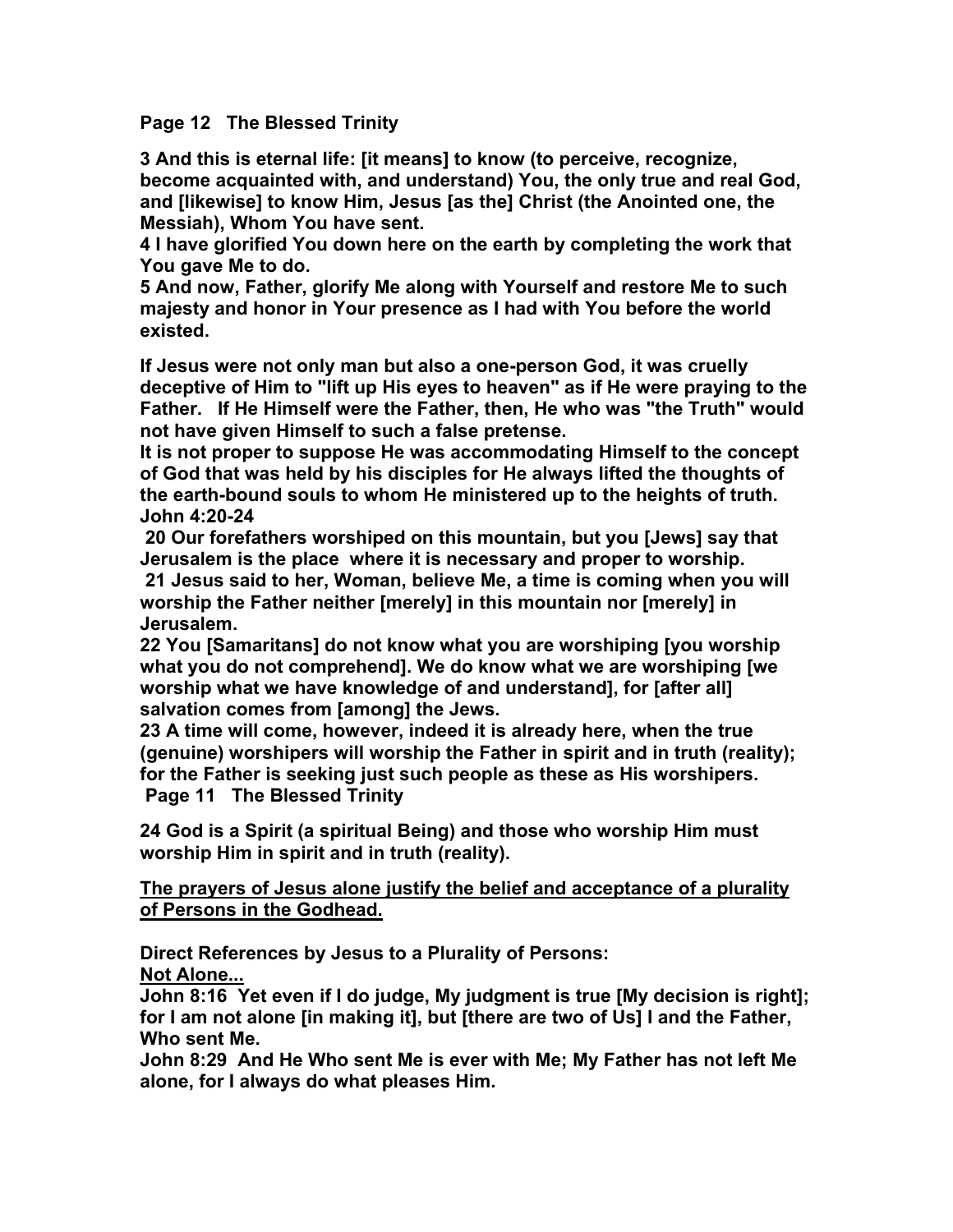**Page 13 The Blessed Trinity Both...** 

**John 16:32 But take notice, the hour is coming, and it has arrived, when you will all be dispersed and scattered, every man to his own home, leaving Me alone. Yet I am not alone, because the Father is with Me. [THE HOLY GHOST IS IN US…He represents the Godhead "bodily." (Trinity)** 

**Isaiah 44:24 Thus says the Lord, your Redeemer, and He Who formed you from the womb: I am the Lord, Who made all things, Who alone stretched out the heavens, Who spread out the earth by Myself [who was with Me]?--** 

**This verse as line by line, pretext by pretext with other Scriptures demonstrates that the Lord did not stretch out the heavens alone... nor to mean there is no distinctions among the persons in the Godhead. The entire context reveals that the comparison is between the one true God and idols (see Isaiah chapters 41thru 49).** 

**In comparison, Numbers 23:9 tells us that "the people shall dwell alone," but we do not infer from this that every Israelite dwelt in absolute solitariness; but rather, as a collective unit, Israel dwelt alone, and was not "reckoned among the nations."** 

### **Another...**

 **John 14:16 And I will ask the Father, and He will give you another Comforter (Counselor, Helper, Intercessor, Advocate, Strengthener, and Standby), that He may remain with you forever-- Amp** 

 **"Another" can only mean "one more, not the same."** 

**Two...**

 **John 8:17-18 In your [own] Law it is written that the testimony (evidence) of two persons is reliable and valid. [Deut 19:15.]** 

**18 I am one [of the two] bearing testimony concerning Myself; and My Father, Who sent Me, He also testifies about Me.** 

**What other inference can be drawn from this application by Jesus of this legal requirement of two to Himself and the Father? His meaning is made plain: "I and the Father make two."** 

 *Not two Gods, but two distinct persons within One Godhead.* 

 **John 15:24 If I had not done (accomplished) among them the works which no one else ever did, they would not be guilty of sin. But [the fact is] now they have both seen [these works] and have hated both Me and My Father.** 

**Examine any exhaustive concordance and it will be plain to you that "both" signifies "more than one," with the words "seen and hated."** 

**The words "seen and hated" are not identical terms, they are distinct. Thus the word "both" indicates plurality and distinction between "Me and My Father" in this passage.**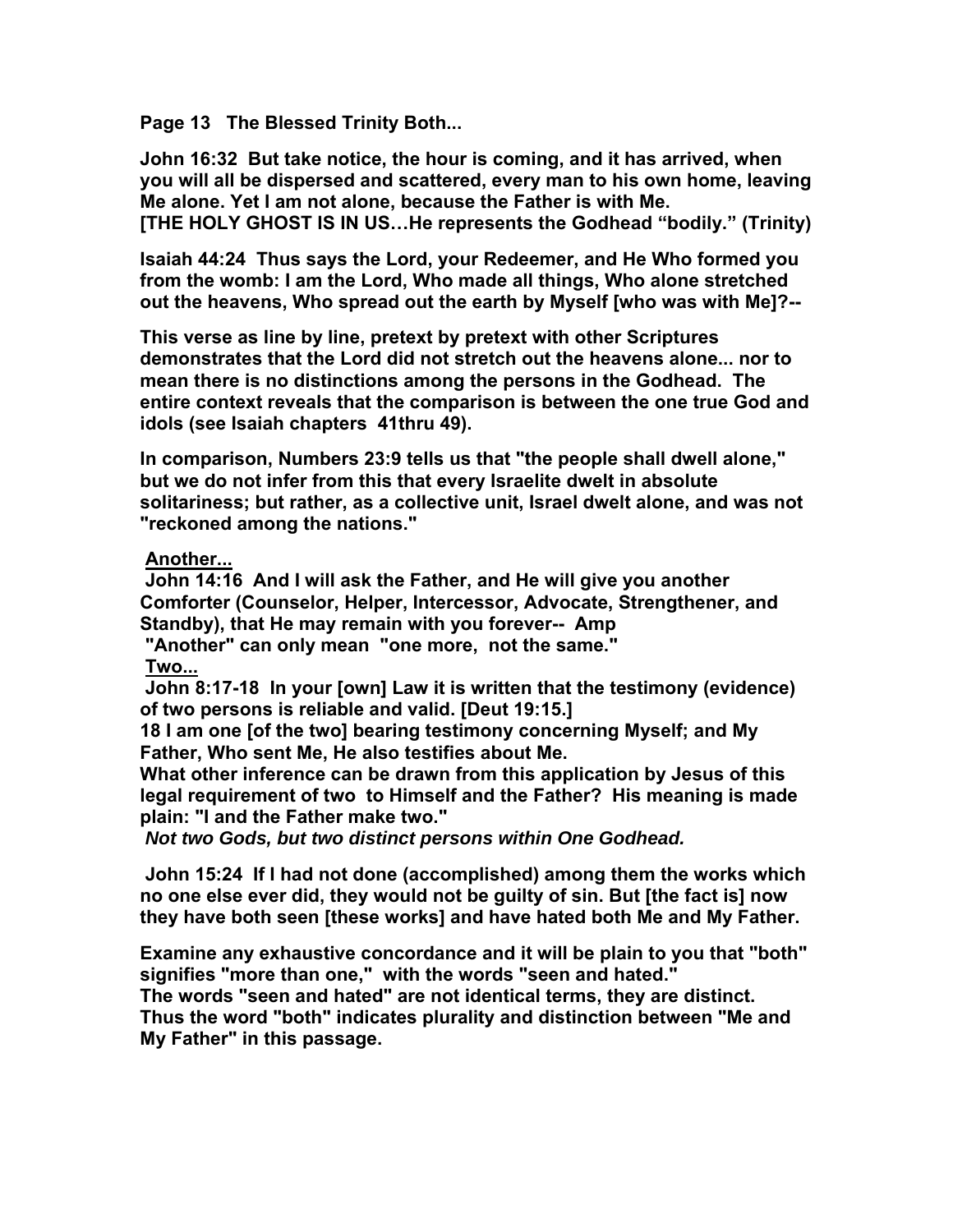**Page 14 The Blessed Trinity Both...** 

**We... Our...**

**John 14:23 Jesus answered, If a person [really] loves Me, he will keep My word [obey My teaching]; and My Father will love him, and We will come to him and make Our home (abode, special dwelling place) with him.** 

**The evidence that a plurality exists in the Godhead is too strongly stated by the Scriptures to be successfully denied. No discussion of the divine nature can ignore the revelation of the Word concerning this plurality.** 

**Now let us seek how we can understand our revelation of plurality and reconcile it with the revelation of "one God."** 

**Without understanding the plurality of the Godhead we are left exposed to doctrines that purpose to distort our belief in One God, true monotheism. Monotheism is represented by many movements or belief systems. Not only the "Jesus Only" movement, but also Judaism, Mohammedanism,** 

**Russellism, and Moderism are proponents of monotheism. However, divergent their views may be on many subjects, these groups are** 

**firmly united in their anti-Trinitarian stand.** 

**In order that we have a clear understanding of true monotheism (one God), we need to let the Scriptures by the entire Word of God reveal that truth.** 

**In order to define our faith and Trinitarian belief it is necessary that we have emphasized what the Scriptures tell us of the plurality of the Godhead in order to combat unscriptural belief of anti-Trinitarians.** 

 **We believe in one God.** 

**Unfortunately there are those who are not thoroughly acquainted with what the Scriptures define as true monotheism in plurality of persons. Consequently, they assume the "Three God" doctrine is the Trinitarian doctrine. So let's dive into the Word of God and let the Light of Truth be enlightened to our hearts and minds!** 

**A belief of the infallibility of the Holy Scriptures compels the Church to state that there is one God… [one subject of reference.] As the Bible reveals the Trinity it does not conclude a mathematical equation that one God is three Gods or that one person is three persons. What we need to understand is that "one" is not always a reference to a "mathematical one."** 

**Let the universal law of mathematics demonstrate for us what is difficult to grasp through words... One (1) raised to the 3rd power (one multiplied three times 1x1x1= 1) is still one! God being "one" is multiple in numeric. "One" is not a reference to a single unit in the exact mathematical sense, but one is in the sense of a compound unity, or a unity of more than one, a unity which involves plurality and unity in will, plan and purpose .**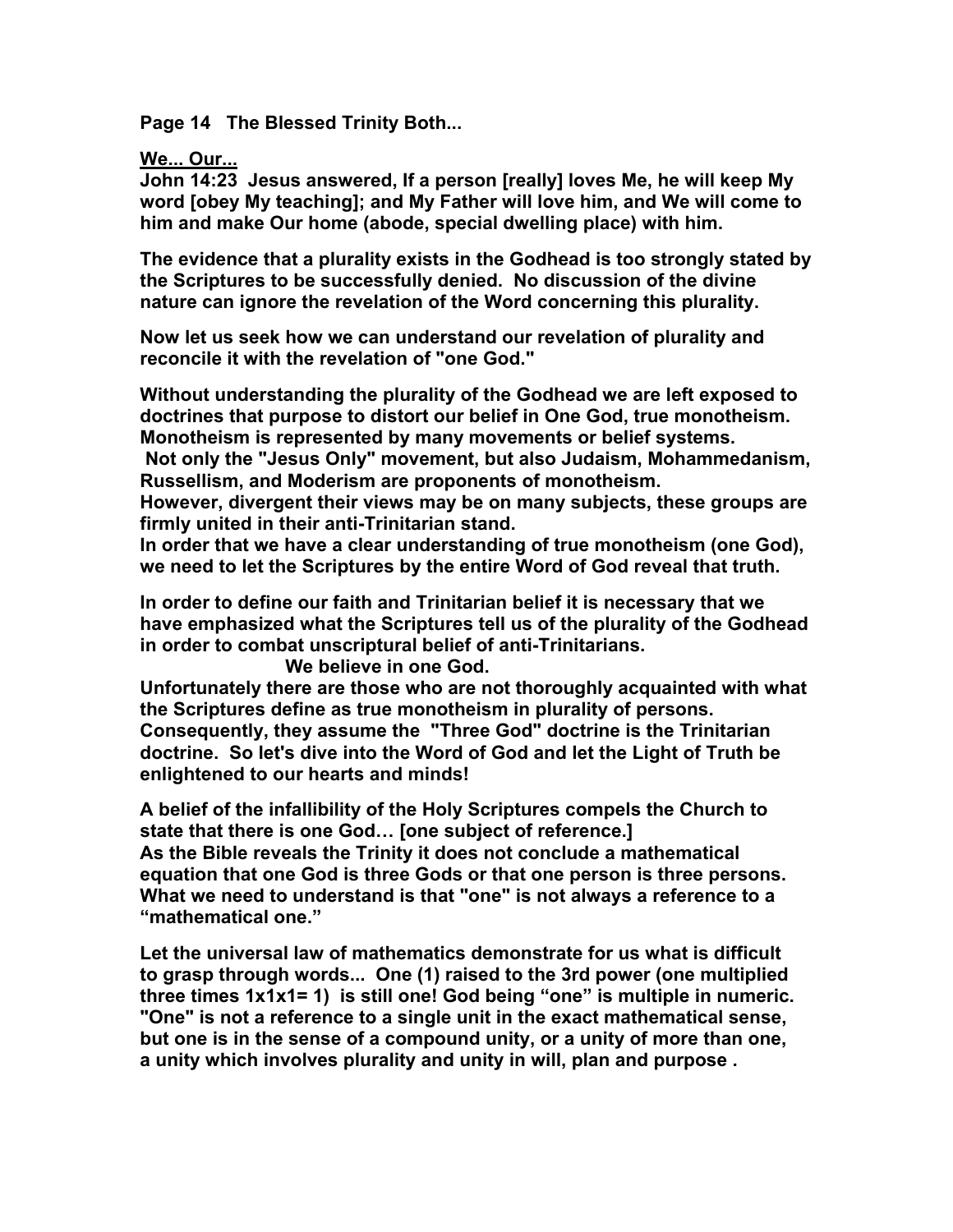**Page 15 The Blessed Trinity Both...** 

**The Bible demonstrates this physical and spiritual principle.** 

**Genesis 2:24 Therefore a man shall leave his father and his mother and shall become united and cleave to his wife, and they shall become one flesh. [Matt 19:5; 1 Cor 6:16; Eph 5:31-33.]** 

**1 Kings 22:13 KJV And the messenger that was gone to call Micaiah spake unto him, saying, Behold now, the words of the prophets declare good unto the king with one mouth:** 

**John 17:22 I have given to them the glory and honor which You have given Me, that they may be one [even] as We are one:** 

 **Acts 4:32 KJV And the multitude of them that believed were of one heart and of one soul: neither said any of them that ought of the things which he possessed was his own; but they had all things common.** 

**1 Corinthians 3:88 He who plants and he who waters are equal (one in aim, of the same importance and esteem), yet each shall receive his own reward (wages), according to his own labor.** 

**Ephesians 2:14 For He is [Himself] our peace (our bond of unity and harmony). He has made us both [Jew and Gentile] one [body], and has broken down (destroyed, abolished) the hostile dividing wall between us, 1 John 5:7 KJV For there are three that bear record in heaven, the Father, the Word, and the Holy Ghost: and these three are one.** 

**Now to review the principle of plurality in the unit of "one"...** 

- **●Two people (husband and wife) "shall become one flesh."**
- **● Paul the planter and Apollos the waterer are one.**
- **●God has made both Jew and Gentile one.**

 **●The multitude of believers are described as of "one heart and one soul." It is easy to see that the Bible frequently expresses a unity which involves a plurality, a compound unity.** 

**There is a much deeper study of this topic in which the Hebrew language reveals the word "achid" which means "a united one."** 

**The verse of Deuteronomy 6:4 uses this Hebrew word for ONE.** 

 **Hear, O Israel: The LORD our God is one LORD:** 

**Again, we find plurality as the Hebrews recognize the "unit of one" in "Jehovah." There are those who hold to the 'doctrine' that** *GOD IS ONE NOT THREE DISTINCTIVE…***Never-the-less, here are many other references to "achid" which denotes the plurality of one in a "united one."** 

**This "one' thing we know…JEHOVAH is LORD or GOD. [Sovereign yet in 10 distinctives]** 

**1. JEHOVAH-JIREH = Jehovah will see, or provide. Gen. 22:14.** 

- **2. JEHOVAH-ROPHEKA = Jehovah that healeth thee. Ex. 15:26.**
- **3. JEHOVAH-NISSI = Jehovah my banner. Ex. 17:15.**
- **4. JEHOVAH-MeKADDISHKEM = Jehovah that doth sanctify you. Ex. 31:13.**

 **Lev. 20:8; 21:8; 22:32. Ezek. 20:12.**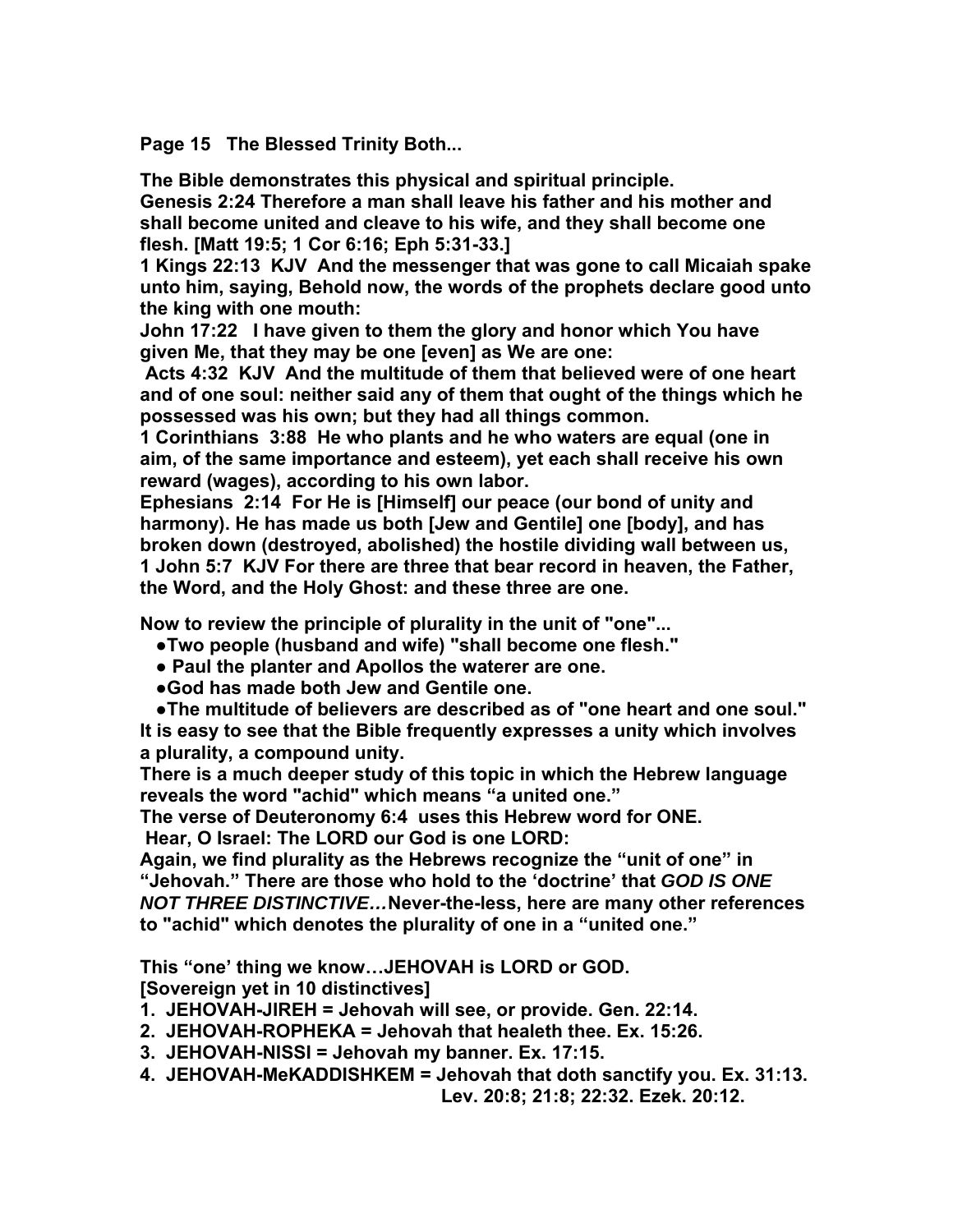**Page 16 The Blessed Trinity Both...** 

- **5. JEHOVAH-SHALOM = Jehovah [send] peace. Judg. 6:24.**
- **6. JEHOVAH-ZeBA'OTH = Jehovah of hosts. 1Sam. 1:3,**
- **7. JEHOVAH-ZIDKENU = Jehovah our righteousness. Jer. 23:6; 33:16.**
- **8. JEHOVAH-SHAMMAH = Jehovah is there. Ezek. 48:35.**
- **9. JEHOVAH-ELYON = Jehovah most high. Ps. 7:17; 47:2; 97:9.**

**10. JEHOVAH-RO'I = Jehovah my Shepherd. Ps. 23:1** 

**Plurality of distinctive, Not Old Testament titles:** 

**In Psalms 23:1-6, are seven of Jehovah, the "Good," "the Chief Shepherd," "the Great," Lord or God. Each of these engaged as " perfection of His attributes, on behalf of His sheep:--** 

**{Note; one (1) is the number for God; six (6) for man; Observe the unity in relationship as man becomes 'one' in God the Father and God the Son as they fulfill the promise to "send" God the Spirit** *to dwell* **in the midst of His people as the 3rd person of God representing the full Godhead "bodily."** 

**Psalms 23:1 THE LORD is my Shepherd [to feed, guide, and shield me], I shall not lack.** 

**{JEHOVAH-JIREH = Jehovah will see, or provide}.** 

**2 He makes me lie down in [fresh, tender] green pastures; He leads me beside the still and restful waters. [Rev 7:17.]** 

**{JEHOVAH-SHALOM = Jehovah [send] peace}.** 

**3 He refreshes and restores my life (my self); He leads me in the paths of righteousness [uprightness and right standing with Him--not for my earning it, but] for His name's sake.** 

**{JEHOVAH-ROPHEKA = Jehovah that healeth thee.** 

**JEHOVAH-ZIDKENU = Jehovah our righteousness.** 

**4 Yes, though I walk through the [deep, sunless] valley of the shadow of death, I will fear or dread no evil, for You are with me; Your rod [to protect] and Your staff [to guide], they comfort me.** 

**JEHOVAH-SHAMMAH = Jehovah is there.** 

**5 You prepare a table before me in the presence of my enemies. You anoint my head with oil; my [brimming] cup runs over.** 

**JEHOVAH-NISSI = Jehovah my banner.** 

**JEHOVAH-MeKADDISHKEM = Jehovah that doth sanctify you.** 

**6 Surely or only goodness, mercy, and unfailing love shall follow me all the days of my life, and through the length of my days the house of the Lord [and His presence] shall be my dwelling place.** 

**Page 15 The Blessed Trinity Both...** 

**Jehovah, the "Good," "Great," and "Chief Shepherd** 

**God the Father: "goodness, mercy, love"** 

**God the Son: "the house of the Lord.. the BODY." Jesus is the High Priest over the "house, the church."** 

**God the Holy Spirit: "shall be my dwelling place" His presence in us.**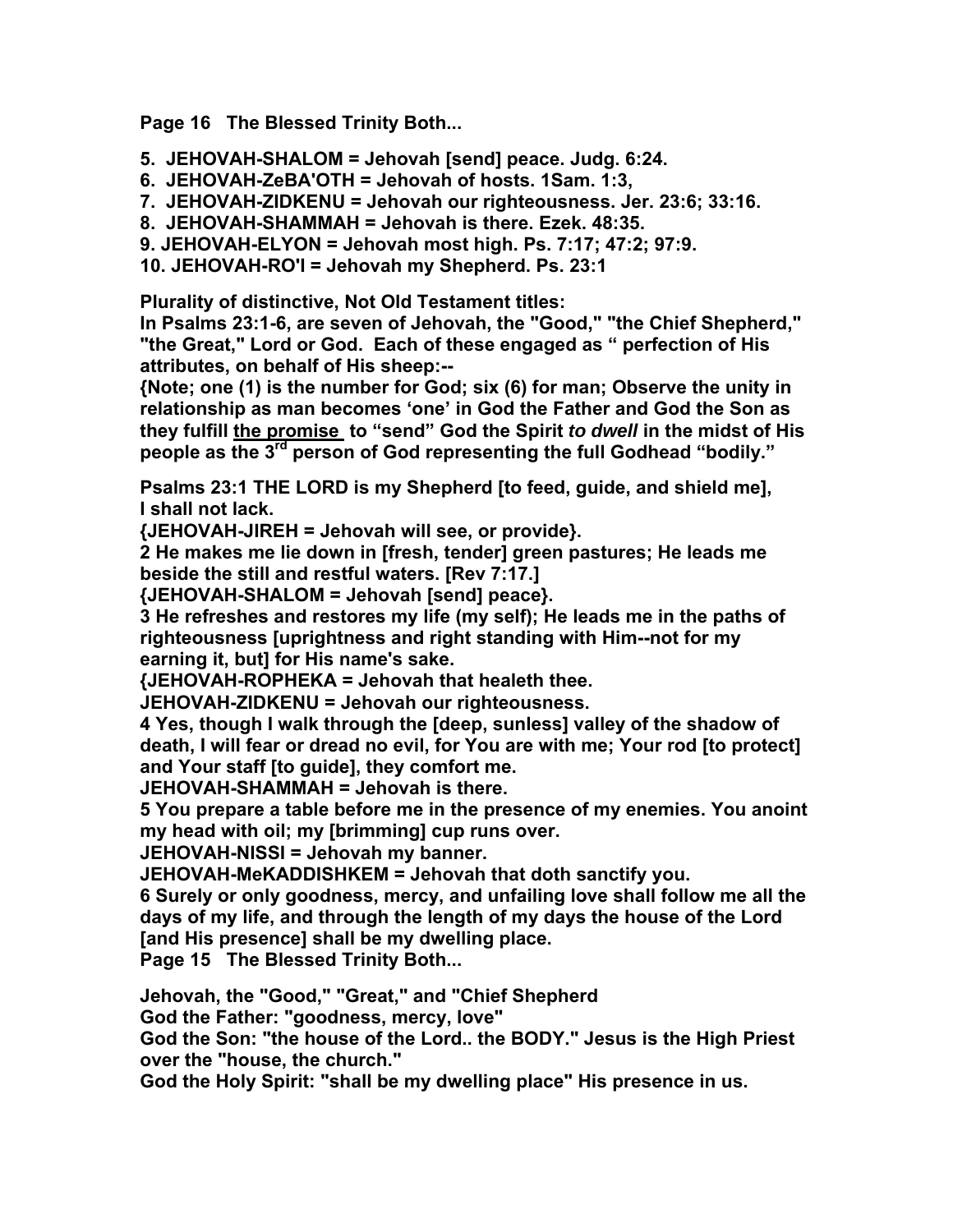**Page 17 The Blessed Trinity Both...** 

**As one studies the Holy Scripts, it is fully imperative that they are read and meditated upon in regard to** 

- **● historical applications,**
- **● who they were written to,**
- **● why they were written,**
- **● whether they are literal or symbolic**
- **● in the placement and intent of the context of verse and those before and after them.**

#### **Colossians 3:10-11 AMP**

**10 And have clothed yourselves with the new [spiritual self], which is [ever in the process of being] renewed and remolded into [fuller and more perfect knowledge upon] knowledge after the image (the likeness) of Him Who created it. [Gen 1:26.]** 

**11[In this new creation all distinctions vanish.] There is no room for and there can be neither Greek nor Jew,** 

**circumcised nor uncircumcised, [nor difference between nations whether alien] barbarians or Scythians [who are the most savage of all], nor slave or free man; but Christ is all and in all [everything and everywhere, to all men, without distinction of person].** 

**{note: The very last expansion of the Greek meaning of "all in all. to all men, without distinction to person" relates to distinctions among men and not to the distinction of the Persons of the Trinity.** 

**Full understanding is obtainable through Colossians 2:7-13 AMP: 7 Have the roots [of your being] firmly and deeply planted [in Him, fixed and founded in Him], being continually built up in Him, becoming increasingly more confirmed and established in the faith, just as you were taught, and abounding and overflowing in it with thanksgiving.** 

**8 See to it that no one carries you off as spoil or makes you yourselves captive by his so-called philosophy and intellectualism and vain deceit (idle fancies and plain nonsense), following human tradition (men's ideas of the material rather than the spiritual world), just crude notions following the rudimentary and elemental teachings of the universe and disregarding [the teachings of] Christ (the Messiah).** 

**9 For in Him the whole fullness of Deity (the Godhead) continues to dwell in bodily form [giving complete expression of the divine nature].** 

**Let's fully appreciate the next verse as it applies to our study of distinctive:** 

**10 And you are in Him, made full and having come to fullness of life [in Christ you too are filled with the Godhead--Father, Son and Holy Spirit--and reach full spiritual stature]. And He is the Head of all rule and authority [of every angelic principality and power].**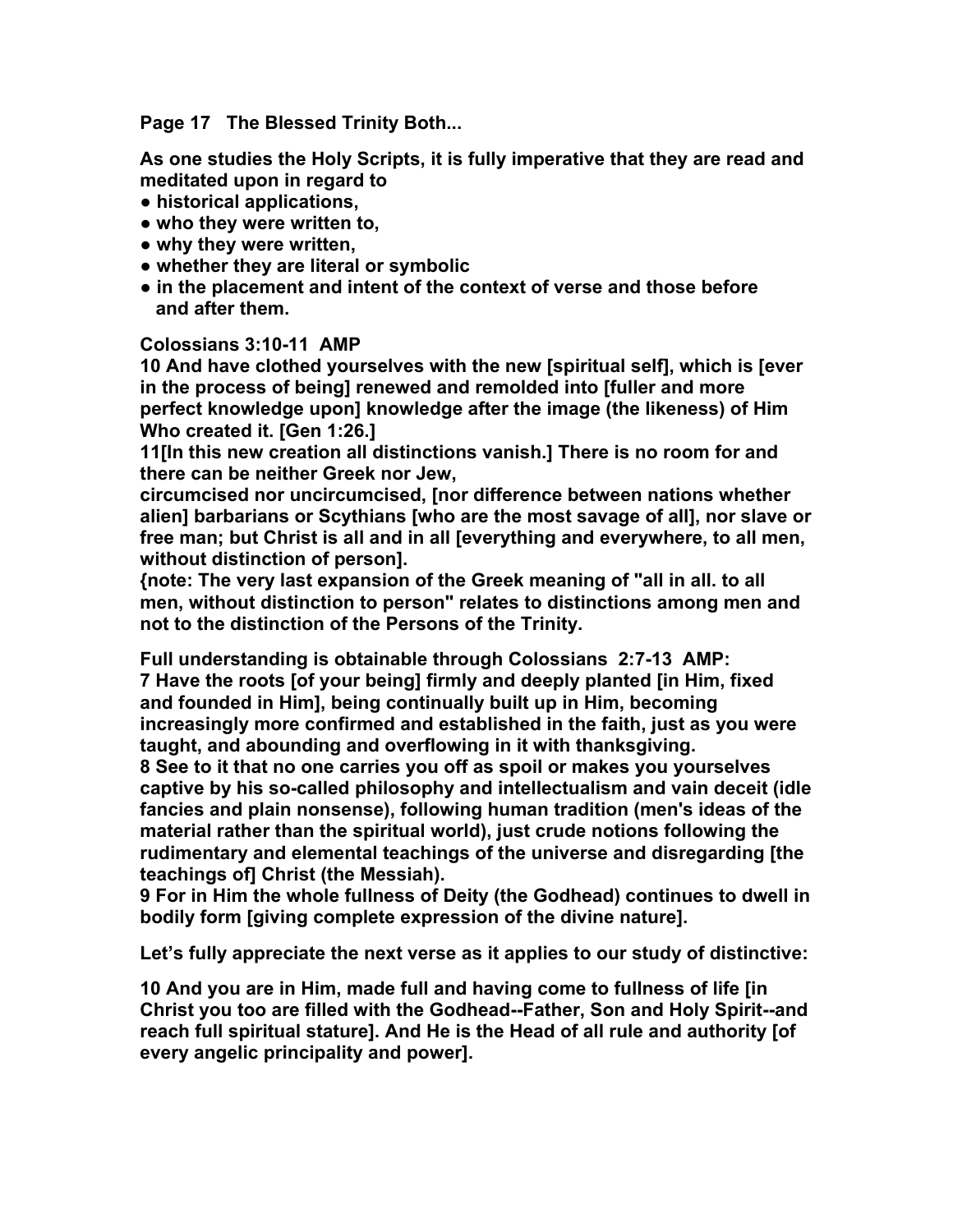**Page 18 The Blessed Trinity Both...** 

**11 In Him also you were circumcised with a circumcision not made with hands, but in a [spiritual] circumcision [performed by] Christ by stripping off the body of the flesh (the whole corrupt, carnal nature with its passions and lusts). {note; Christ Jesus, a "flesh Person and divine Person"… Son of Man and Son of God was sinless and without guile. He resisted and conquered the corrupt carnal nature with its passions and lusts!} 12[Thus you were circumcised when] you were buried with Him in [your] baptism, in which you were also raised with Him [to a new life] through [your] faith in the working of God [as displayed] when He raised Him up from the dead. {note: circumcised of a hard rebellious heart and 'united as one' with the Father through Christ)** 

**13 And you who were dead in trespasses and in the uncircumcision of your flesh (your sensuality, your sinful carnal nature), [God] brought to life together with [Christ], having [freely] forgiven us all our transgressions,** 

**It is wonderfully scriptural and satisfactory to our understanding that several Bible versions demonstrate the use of plural pronouns whereby there are conversations among the three** 

**Persons in the Godhead, each of whom have a will and each of Whom were active in the Creation are recorded.** 

**Genesis 1:2-3 KJV And the earth was without form, and void; and darkness was upon the face of the deep. And the Spirit of God moved upon the face of the waters.** 

**3 And God said, Let there be light: and there was light.** 

**Hebrews 10:7 Then I said, Behold, here I am, coming to do Your will, O God--[to fulfill] what is written of Me in the volume of the Book.** 

 **John 12:28 [Rather, I will say,] Father, glorify (honor and extol) Your [own] name! Then there came a voice out of heaven saying, I have already glorified it, and I will glorify it again.** 

 **Psalm 2:7 I will declare the decree of the Lord: He said to Me, You are My Son; this day [I declare]** 

 **I have begotten You. [Heb 1:5; 3:5,6; 2 Peter 1:17,18.]** 

 **Psalm 110:1 THE LORD (God) says to my Lord (the Messiah), Sit at My right hand, until I make Your adversaries Your footstool. [Matt 26:64; Acts 2:34; 1 Cor 15:25; Col 3:1; Heb 12:2.]** 

**The Father, the Son, and the Holy Ghost are distinct...**

- **● The Father and the Holy Spirit are never spoken of as manifestations in the Scriptures.**
- **● Jesus Christ , the Son of God, the brightness of His glory and the express image of His Person, alone is described as the manifestation of the**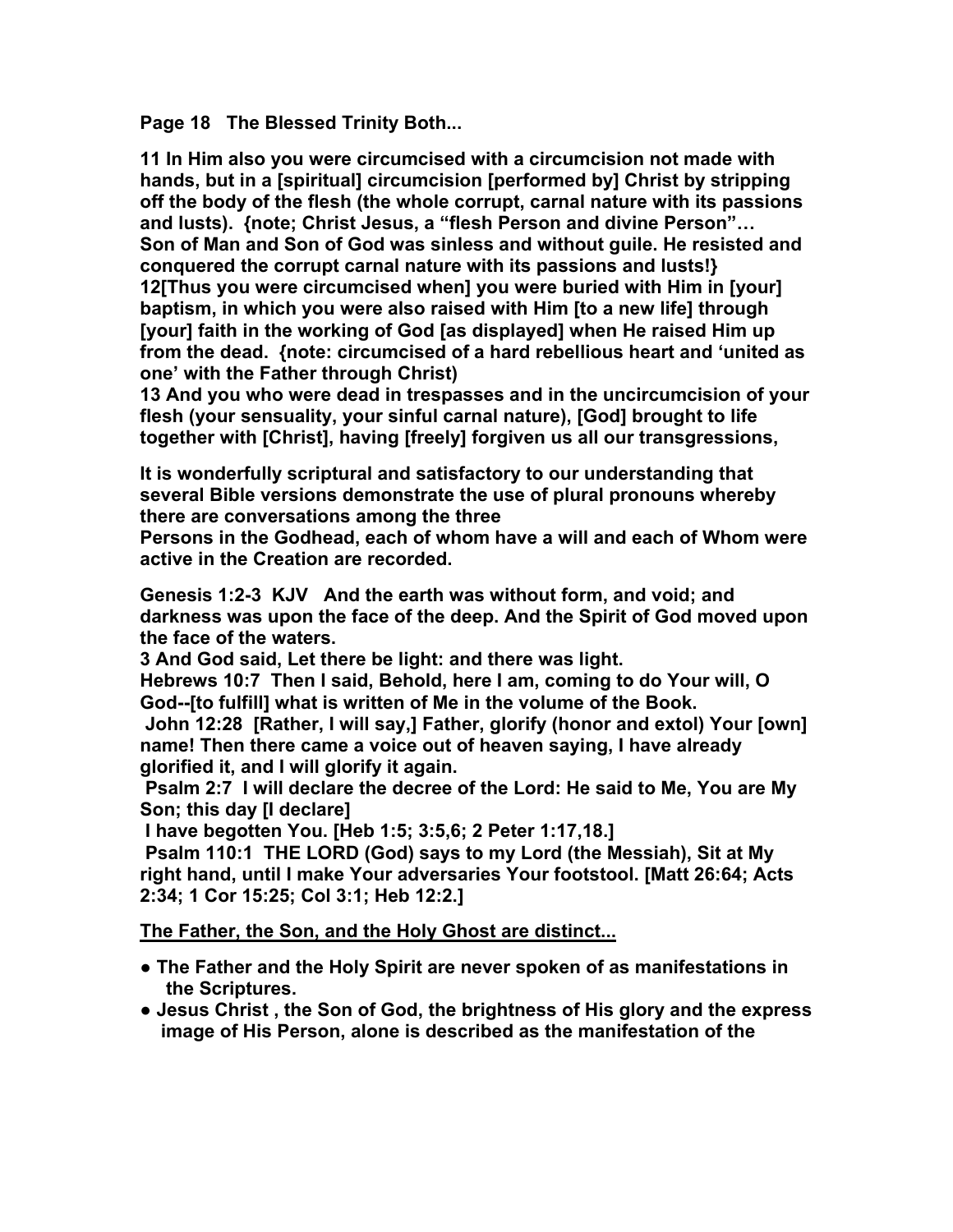**Page 19 The Blessed Trinity Both...** 

**Godhead.** 

**1 Timothy 3:16 And great and important and weighty, we confess, is the hidden truth (the mystic secret) of godliness. He [God] was made visible in human flesh, justified and vindicated in the [Holy] Spirit, was seen by angels, preached among the nations, believed on in the world, [and] taken up in glory.** 

**●It was not the Father nor the Holy Spirit , but the Son who was incarnated, and was "received up into heaven, and sat on the right hand of God." Luke 1:32 KJV He shall be great, and shall be called the Son of the Highest: and the Lord God shall give unto him the throne of his father** 

**David:** 

**Luke 1:35 KJV And the angel answered and said unto her, The Holy Ghost shall come upon thee, and the power of the Highest shall overshadow thee: therefore also that holy thing which shall be born of thee shall be called the Son of God.** 

 **Mark 16:19 So then the Lord Jesus, after He had spoken to them, was taken up into heaven and He sat down at the right hand of God.** 

**● Let us also note that the Father nor the Holy Spirit are said to be manifestations of each other or to be manifestations of the Son.** 

**If language teaches anything, the New Testament teaches that the Son of God and the Holy Spirit were far more than agencies, impersonal powers.** 

- **● The Son of God and the Holy Ghost are revealed as personal Agents. It is imperative that we understand the essence of the Divine Persons...**
- **● If the Father, the Son and the Holy Ghost were mere manifestations, why is there such detail given to them and their Divine natures to distinguish one from the other?**
- **● Can a manifestation really be said to love another manifestation?**
- **● If only a manifestation, when the purpose of the manifestation is fulfilled, would not the manifestations themselves cease to exist?**

**Another aspect of the Trinity is the Perfect Mutual Knowledge each have of one another.** 

 **Father of the Son...**

**Matthew 11:27 AMP** 

**All things have been entrusted and delivered to Me by My Father; and no one fully knows and accurately understands the Son except the Father...** 

# **Son of the Father...**

**Matthew 11:27 AMP** 

 **...and no one fully knows and accurately understands the Father except the Son and anyone to whom the Son deliberately wills to make Him known.** 

# **Father of the Holy Spirit...**

**Romans 8:27 AMP** 

 **27 And He Who searches the hearts of men knows what is in the mind of the [Holy] Spirit [what His intent is]...**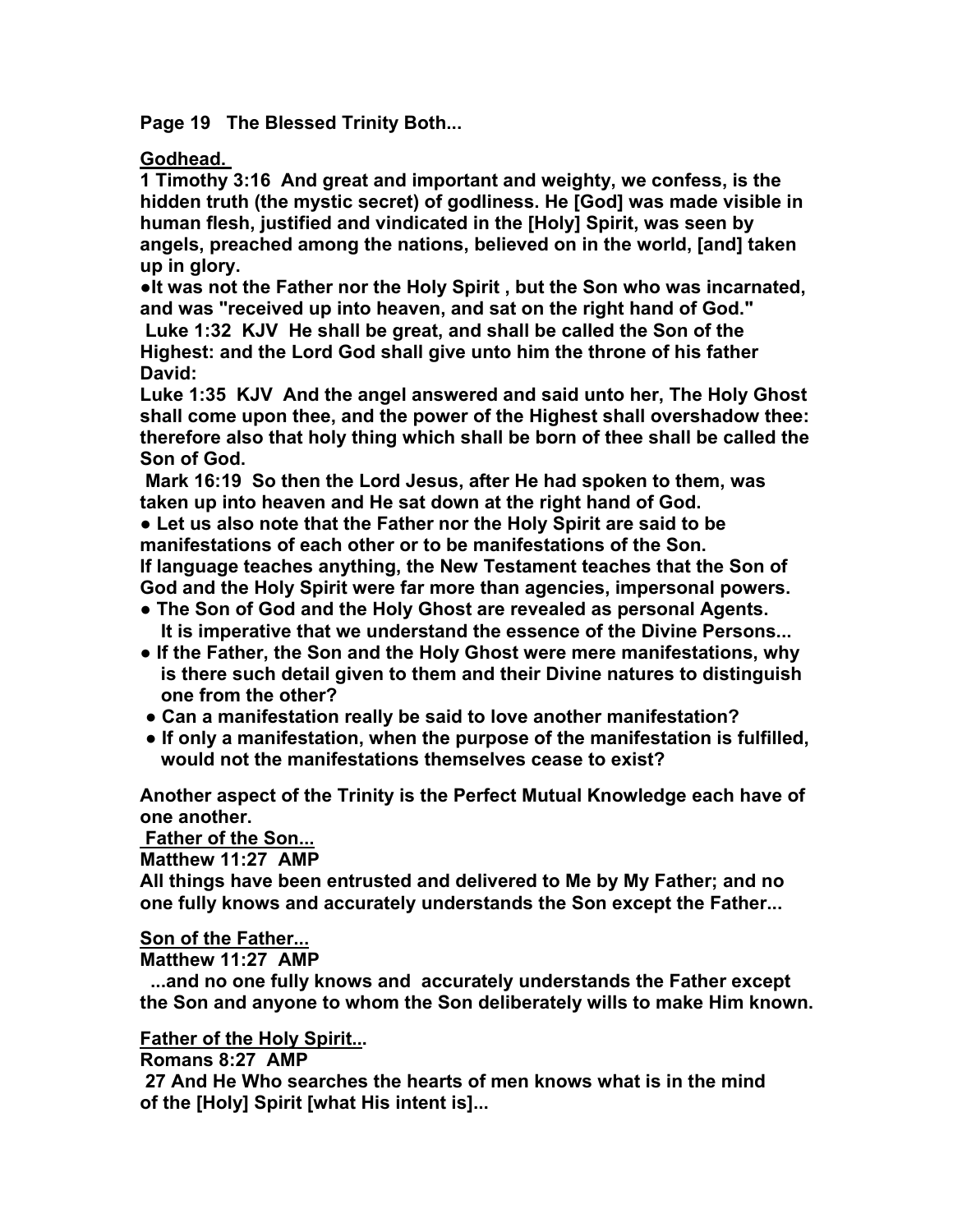**Page 20 The Blessed Trinity Both...** 

### **Holy Spirit of the Father...**

**Romans 8:27 AMP** 

 **...because the Spirit intercedes and pleads [before God] in behalf of the saints according to and in harmony with God's will.** 

**1 Corinthians 2:10-11 AMP** 

 **10 Yet to us God has unveiled and revealed them by and through His Spirit, for the [Holy] Spirit searches diligently, exploring and examining everything, even sounding the profound and bottomless things of God [the divine counsels and things hidden and beyond man's scrutiny]. 11 For what person perceives (knows and understands) what passes through a man's thoughts except the man's own spirit within him? Just so no one discerns (comes to know and comprehend) the thoughts of God except the Spirit of God.** 

### **Son of the Holy Spirit...**

**John 14:26 AMP** 

 **26 But the Comforter (Counselor, Helper, Intercessor, Advocate, Strengthener, Standby), the Holy Spirit, Whom the Father will send in My name [in My place, to represent Me and act on My behalf], He will teach you all things. And He will cause you to recall (will remind you of,bring to your remembrance) everything I have told you.** 

**John 16:7-8 AMP** 

 **7 However, I am telling you nothing but the truth when I say it is profitable (good, expedient, advantageous) for you that I go away. Because if I do not go away, the Comforter (Counselor, Helper, Advocate, Intercessor, Strengthener, Standby) will not come to you [into close fellowship with you]; but if I go away, I will send Him to you [to be in close fellowship with you].** 

**8 And when He comes, He will convict and convince the world and bring demonstration to it about sin and about righteousness (uprightness of heart and right standing with God) and about judgment:** 

### **Holy Spirit of the Son...**

**John 16:13-15 AMP** 

 **13 But when He, the Spirit of Truth (the Truth-giving Spirit) comes, He will guide you into all the Truth (the whole, full Truth). For He will not speak His own message [on His own authority]; but He will tell whatever He hears [from the Father; He will give the message that has been given to Him], and He will announce and declare to you the things that are to come [that will happen in the future].** 

**14 He will honor and glorify Me, because He will take of (receive, draw upon) what is Mine and will reveal (declare, disclose, transmit) it to you. 15 Everything that the Father has is Mine. That is what I meant when I said that He [the Spirit] will take the things that are Mine and will reveal (declare, disclose, transmit) it to you.**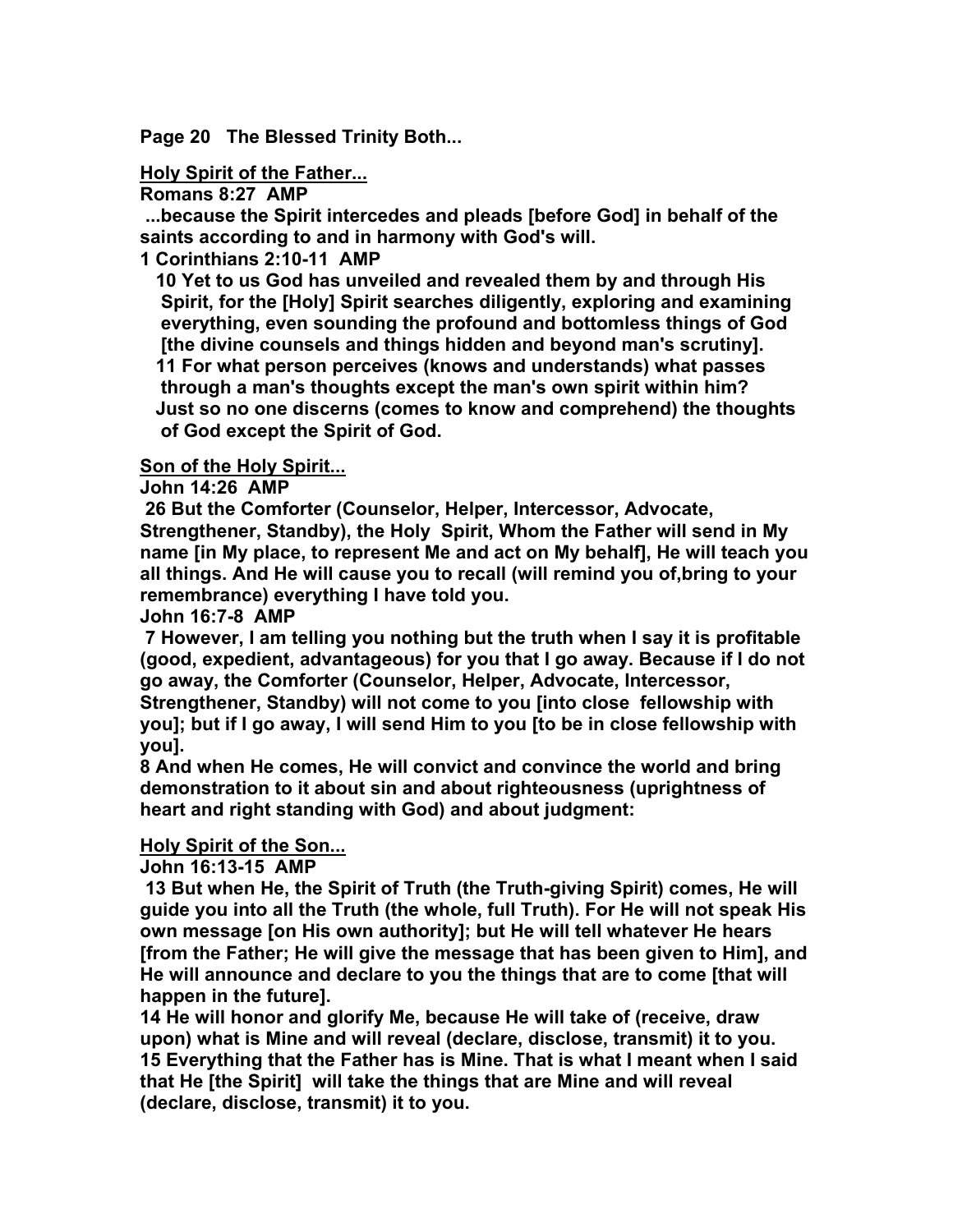**Page 21 The Blessed Trinity Both...** 

**The Scriptures are very clear to specify each member of the Godhead as a Person who lives forever.** 

**The Father...**

**Matthew 6:9 Our Father Who is in heaven,** 

**Matthew 6:13 For Yours is the kingdom and the power and the glory forever. Amen.** 

**John 17:1 WHEN JESUS had spoken these things, He lifted up His eyes to heaven and said, Father, the hour has come. Glorify and exalt and honor and magnify Your Son, so that Your Son may glorify and extol and honor and magnify You.** 

**John 17:3-5 And this is eternal life: [it means] to know (to perceive, recognize, become acquainted with, and understand) You, the only true and real God, and [likewise] to know Him, Jesus [as the] Christ (the Anointed one, the Messiah), Whom You have sent.** 

 **4 I have glorified You down here on the earth by completing the work that You gave Me to do.** 

 **5 And now, Father, glorify Me along with Yourself and restore Me to such majesty and honor in Your presence as I had with You before the world existed.** 

**The Son...**

**John 12:34 At this the people answered Him, We have learned from the Law that the Christ is to remain forever; how then can You say, The Son of Man must be lifted up [on the cross]?** 

**Who is this Son of Man? [Ps 110:4.]** 

**Hebrews 7:24** 

**24 But He holds His priesthood unchangeably, because He lives on forever. Hebrews 13:8 Jesus Christ (the Messiah) is [always] the same, yesterday, today, [yes] and forever (to the ages).** 

**Holy Ghost...**

**Hebrews 9:14 KJV How much more shall the blood of Christ, who through the eternal Spirit offered himself without spot to God, purge your conscience from dead works to serve the living God?.........** 

**Persons reveal emotion. The highest emotion and condition of the soul is love. Let us look at the mutual love distinctly revealed of the Persons of the Godhead.** 

**Father to the Son...**

**John 3:35 AMP** 

**The Father loves the Son and has given (entrusted, committed) everything into His hand.** 

**John 15:9 AMP** 

**I have loved you, [just] as the Father has loved Me; abide in My love [continue in His love with Me].**